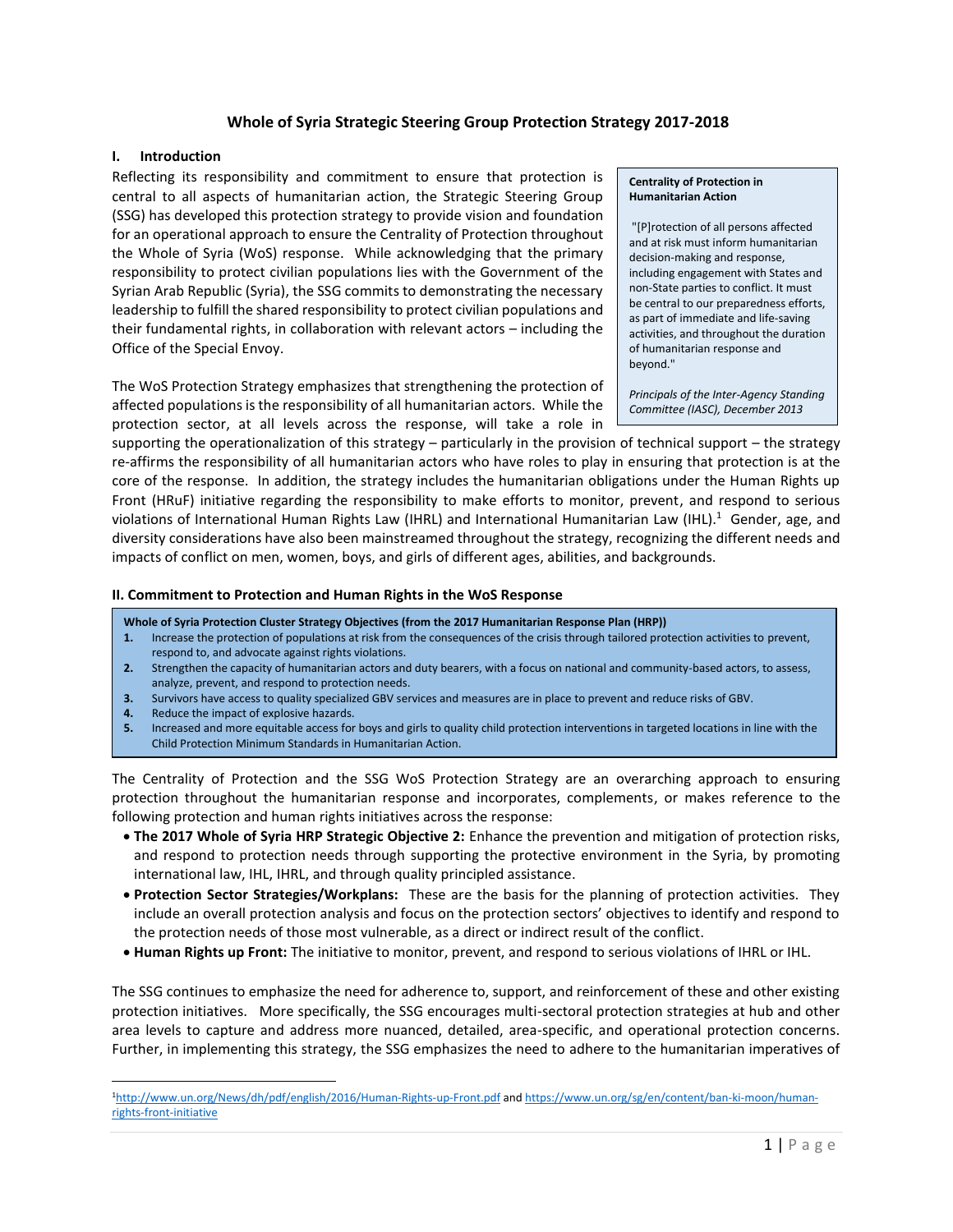humanity, neutrality, independence, impartiality, and "do no harm" in all aspects of humanitarian action, as well as the promotion of gender equality to support more effective protection of all affected persons in Syria.<sup>2</sup>

#### **III. Protection Analysis**

#### **a.** *Protection Risks*

 $\overline{a}$ 

Protection of affected civilians, in all of its forms, is being hindered or denied throughout much of Syria. Large population groups live in daily fear of mortar shells, airstrikes, chemical attacks, or gunfire. International Humanitarian Law and Human Rights Law continue to be breached with impunity by all parties to the conflict. Violations include extrajudicial killings; enforced disappearances; rape and other acts of gender-based violence (GBV); arbitrary arrests and detention; torture; disappearance; targeted and indiscriminate attacks against civilians not taking part in hostilities; violations against children (including recruitment and use by armed groups, killing and maiming, sexual violence, abductions, child labour and child marriage); violence aimed at spreading terror amongst the civilian population; the separation of families (including separated and unaccompanied children); restrictions on movement; the blocking of access to goods and services; targeting of humanitarian workers; forced relocations; involuntary movements; displacement; explosive hazards; and the looting and destruction of property.

Critically, the lack of respect for IHL has resulted in untold deaths and injuries, and an increase in persons living with war-related disabilities of all types (physical, mental, etc.). Persons living with disabilities often lack access to sufficient specific services and integration into – and adequate access to – humanitarian programmes and services.

Deliberate and indiscriminate attacks against schools, health facilities, water networks and electricity plants, places of worship, economic assets, and other civilian infrastructure continue unabated and unpunished. Some 4.7 million people live in hard-to-reach and besieged areas (for details see UN Security Council resolutions 2139, 2165, 2191, and 2245) with very limited access to basic services, including health care, education, and civil documentation, as well as essential daily needs like water, electricity, and food. As persons become internally displaced and civil documentation is lost, denied, or unattainable (for cost, mobility, accessibility, fear, or other reasons), issues related to housing, land, and property continue to grow. At the same time, in some parts of the country, there has been a voluntary return of internally displaced persons (IDP) to their areas of origin, that also need access to assistance and protection. 3

As a result of targeted violence against them, many civilians have been displaced multiple times and continue to be exposed to ongoing protection threats, especially when they move in areas with shifting front lines. The numerous violations occurring in almost all locations throughout Syria show that protection issues are inter-linked and exposure to one risk increases vulnerability to others. Moreover, prolonged conflict has negatively impacted on the effectiveness of the usual protection mechanisms – including social and family protection networks and communitybased structures. This, in turn, has increased the vulnerability of specific groups – notably those repeatedly displaced; children and adolescents; female-headed households; women and girls; older persons; persons with disabilities; conflict-affected Palestinian refugees; as well as other refugees and third country nationals (including migrant workers) - by creating greater protection risks. The lack of (or tightly regulated) access to much of the country not only hampers accountability to all segments of affected populations, but it further curtails participation and access to much needed assistance and basic services for to those already marginalised and vulnerable. In essence, at its core, Syria is a political crisis that has created a protection crisis, with humanitarian impacts that are devastating to its people.

<sup>&</sup>lt;sup>2</sup>Gender Equality Programming is an umbrella term encompassing all strategies to achieve gender equality. Important examples include gender mainstreaming, gender analysis, prevention and response to GBV and SEA, promotion and protection of human rights, empowerment of women and girls, and gender balance in the workplace. (IASC Gender Equality Policy Statement 2008).

<sup>&</sup>lt;sup>3</sup>Even in areas where there is some stability there remain numerous protection concerns for the population. Moreover, protection concerns resultant from social norms and harmful traditional practices that existed prior to the conflict continue (including early marriage, domestic violence), and, in some cases, have been exacerbated by the conflict.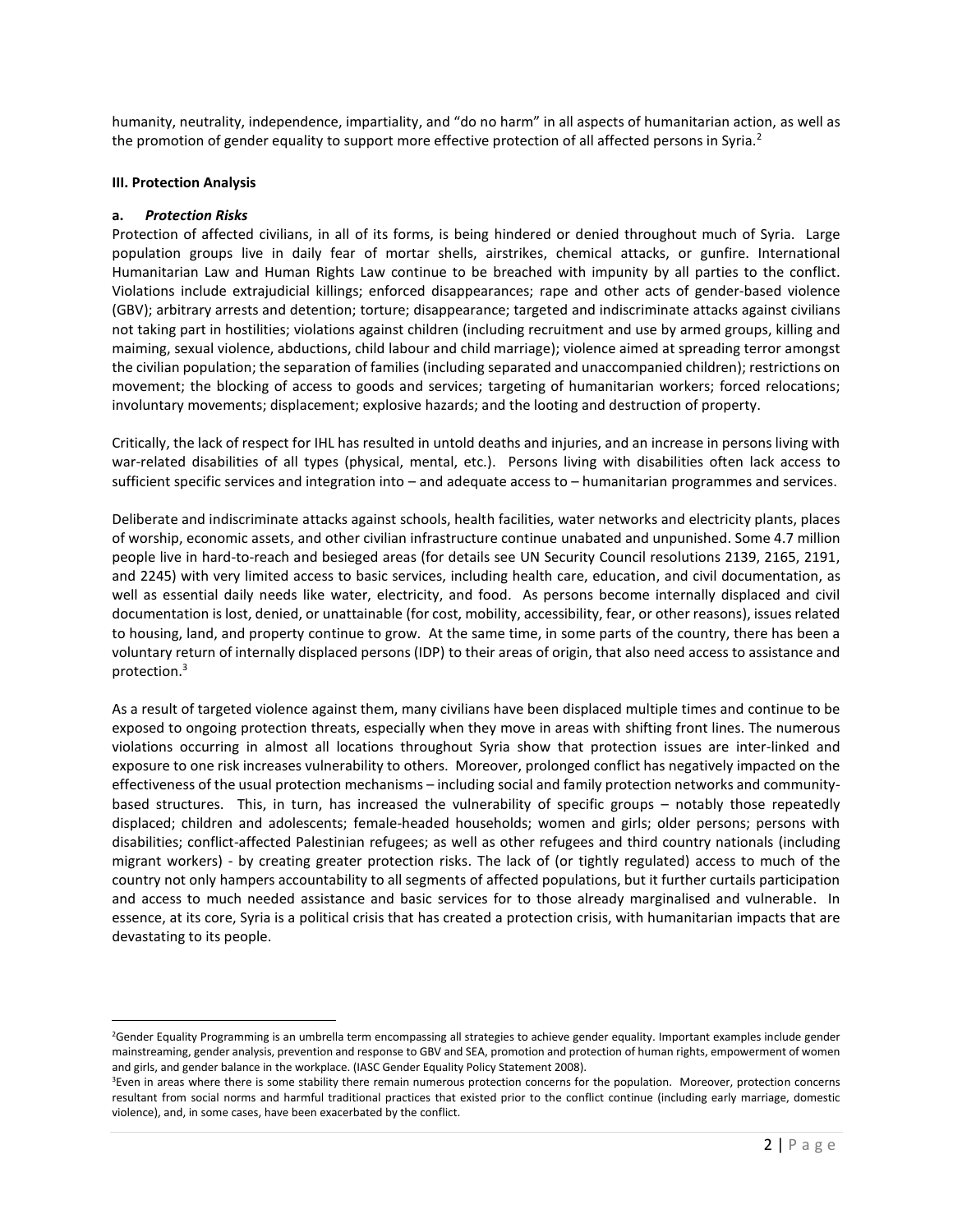# *b. Better Understanding of Protection – Protection Analysis*

Although basic information about affected populations exists, there is increasing recognition that to inform its response the SSG requires a more consistent and regularly updated understanding and analysis on protection issues across the response. This will require the efforts of all humanitarians for the collection, coordination, and sharing of such information, and specific analysis at the hub level. Affected populations are living in different settings – many persons have been displaced a number of times, some IDPs have been able to voluntarily return, while other persons are restricted in the movements, and others have been involuntarily relocated. This, in turn, requires an updated understanding of the context and identification of specific needs. Furthermore, men, women, girls, and boys of different ages and abilities each experience conflict in different ways. It is important to understand their differences in needs, risks, and vulnerabilities in order to formulate an appropriate and effective response. To have this necessary level of understanding and to strengthen the humanitarian response, more analysis about protection is required: specifically, about who is under threat by whom and why; who is most vulnerable to the threats; what capacities exist for protection; in addition to an examination of overall trends of protection concerns. Such analysis should also inform the Humanitarian Needs Overview.

## *c. Challenges to the Provision of Protection*

Challenges to the effectiveness of the protection sector persist. There are sustained gaps in coverage, particularly in the areas most affected by violence. The scale of the breakdown of social services in much of the country means that even in accessible areas, the quality and quantity of services is sometimes inadequate to meet the magnitude of needs. Humanitarian access (both physical access on a sustained basis, and freedom to operate without interference), implementation capacity (technical capacity and partnership opportunities), as well as funding gaps remain significant factors impeding the response.

Despite an increase over the past year of specialized humanitarian services and assistance to prevent and respond to rights violations, the overall picture is still grim. There are risks associated with accessing assistance: physical safety risks might arise at distribution points which can be subject to targeted attacks, and sexual exploitation and discrimination in assistance provision has been reported. Additionally, since resources cannot always keep up with the needs, and because of access constraints, there have been inter-communal tensions leading to violence between those receiving and not receiving assistance. The potential of the response to meet individual and community protection needs will continue to be constrained due to these on-the-ground conditions which will likely remain so for the foreseeable future. Compounding the problems, the institutions of government have been seriously impacted by the on-going conflict leaving civilians – in many instances – without effective access to justice and the means to defend or access their basic human rights, as well as in some cases, inability to, lack of information about, fear, or financial burdens with respect to accessing essential services, including obtaining civil documentation.

Crucially, and underpinning the challenges of delivering protection, is the fact that humanitarians, including protection actors, are sometimes forced to decide between the often competing principles of impartiality (serving those in need) and independence (no political interference in aid), and "doing no harm" (leaving people without any assistance at all, potentially causing greater harm).

The combination of lack of physical access in some parts of Syria and the inability to have sustained access in others; the politicization and manipulation of aid by parties to the conflict-including the inability to operate independently; the interference or restrictions on protection activities (including endangering certain persons by asking protection questions, the sensitivities of such questions, or potentially impeding access in others by such questions); and the lack of adherence to IHL and IHRL all contribute to an extremely challenging operating environment for protection, and a lack of full protection capacities. While advocacy in all its forms is an important tool to address some of the constraints on protection, advocacy itself can cause problems or lessen the effectiveness or reach of the response. If advocacy is not carefully done, consequences weighed, and targeted in the right way (quiet diplomacy versus denunciation, bilateral discussion versus public statement etc.) to the right persons and by the right persons, it could also potentially cause harm. Public advocacy, in particular, may have the negative consequences for operations and therefore has to be carefully calibrated according to the context, while ensuring that concerns are continually and adequately raised through appropriate *fora.*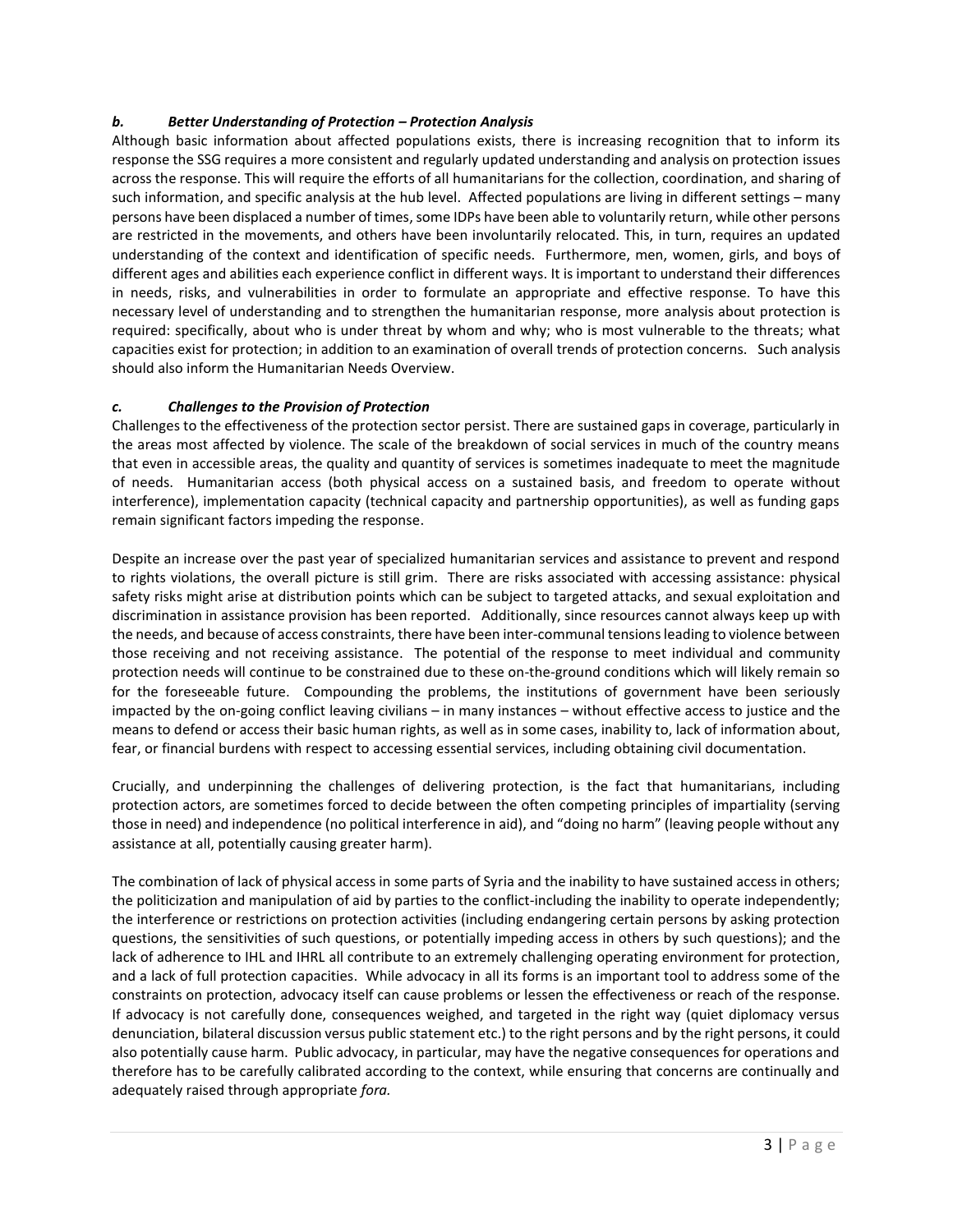Finally, humanitarians are told to address people in need while sometimes being put in the position of dealing with *de-facto* authorities whom they cannot be perceived to legitimise for fear of long standing political repercussions to the response, and potentially causing further harm to civilians. It is a difficult situation with potentially grave consequences whatever decision is taken. The presence and activities of terrorist organisations proscribed by the UN Security Council, as well as foreign and other fighters not answerable to any structure are additional complications.

These factors, all told, make it difficult to ensure sustained, meaningful protection of civilians.

| IV. The SSG Whole of Syria Protection Strategy |  |  |  |  |  |  |
|------------------------------------------------|--|--|--|--|--|--|
|------------------------------------------------|--|--|--|--|--|--|

| <b>Protection Outcome 1:</b> | Protection of, and accountability to, affected persons are put at the centre of<br>response, including by working to ensure that the response remains principled,<br>avoids doing harm, and serves the most vulnerable and in need.                                       |
|------------------------------|---------------------------------------------------------------------------------------------------------------------------------------------------------------------------------------------------------------------------------------------------------------------------|
| <b>Gender Outcome 1:</b>     | Gender, along with age and diversity factors, is considered in all aspects of the<br>response so that women and girls' needs, experiences, and capacities, as well as<br>men and boys' of different ages and abilities are reflected throughout<br>humanitarian response. |
| <b>Protection Outcome 2:</b> | Contribute to a protective environment whilst continually minimizing risk.                                                                                                                                                                                                |
| <b>Gender Outcome 2:</b>     | Promote gender equality to contribute to a protective environment, particularly<br>to enable the women and girls to obtain full respect of their rights.                                                                                                                  |

# **b. Objectives of the Strategy**

This strategy aims to support the SSG to prioritize its objectives and activities, and assign complementary roles with a view to maximize each partner's expertise, knowledge, and resources to deliver protection outcomes in the current humanitarian response. The strategy focuses on the issues that the SSG is best placed to provide vision for, or take action on, denoting other issues that – while of grave concern – should be, or are already, addressed by other processes, mechanisms, and stakeholders, or are better addressed by more nuanced, operational-level strategies. In other cases, they are beyond the scope of humanitarians' capacities to resolve at present, or require political solutions. Outside of this strategy, the SSG commits to continue principled, sustained advocacy to address serious matters beyond its purview, to try to hold accountable those who must take action, and to vigorously advocate for political solutions to the conflict.

## **b. Protection Priorities/Risks and Outcomes**

The priorities of the SSG WoS Protection Strategy are based on the current context, and support achieving the Strategic Objectives set out in the WoS HRP 2017, with the main focus on direct, life-saving assistance and protection, as well as on increasing resilience and access to services. In addition, the priorities of the SSG WoS Protection Strategy intend to complement the Strategic Objectives of the WoS Protection Cluster Strategy and strengthen the ability of each sector to include protection as part of their own strategies and activities. Overall, this SSG WoS Protection Strategy aims to enhance the practical approach to achieving the HRP objectives with protection, gender, and advocacy at the core of the response across all sectors.

The two protection and gender outcomes, outlined below, provide an overarching focus for activities and provide guidance for humanitarian actors. As per the Whole of Syria approach, the implementation of this strategy will need to be tailored to the specific needs prevailing in each operational context.

The protection and gender outcomes addressed in this strategy, and detailed more fully in action plan (Annex II), are noted below: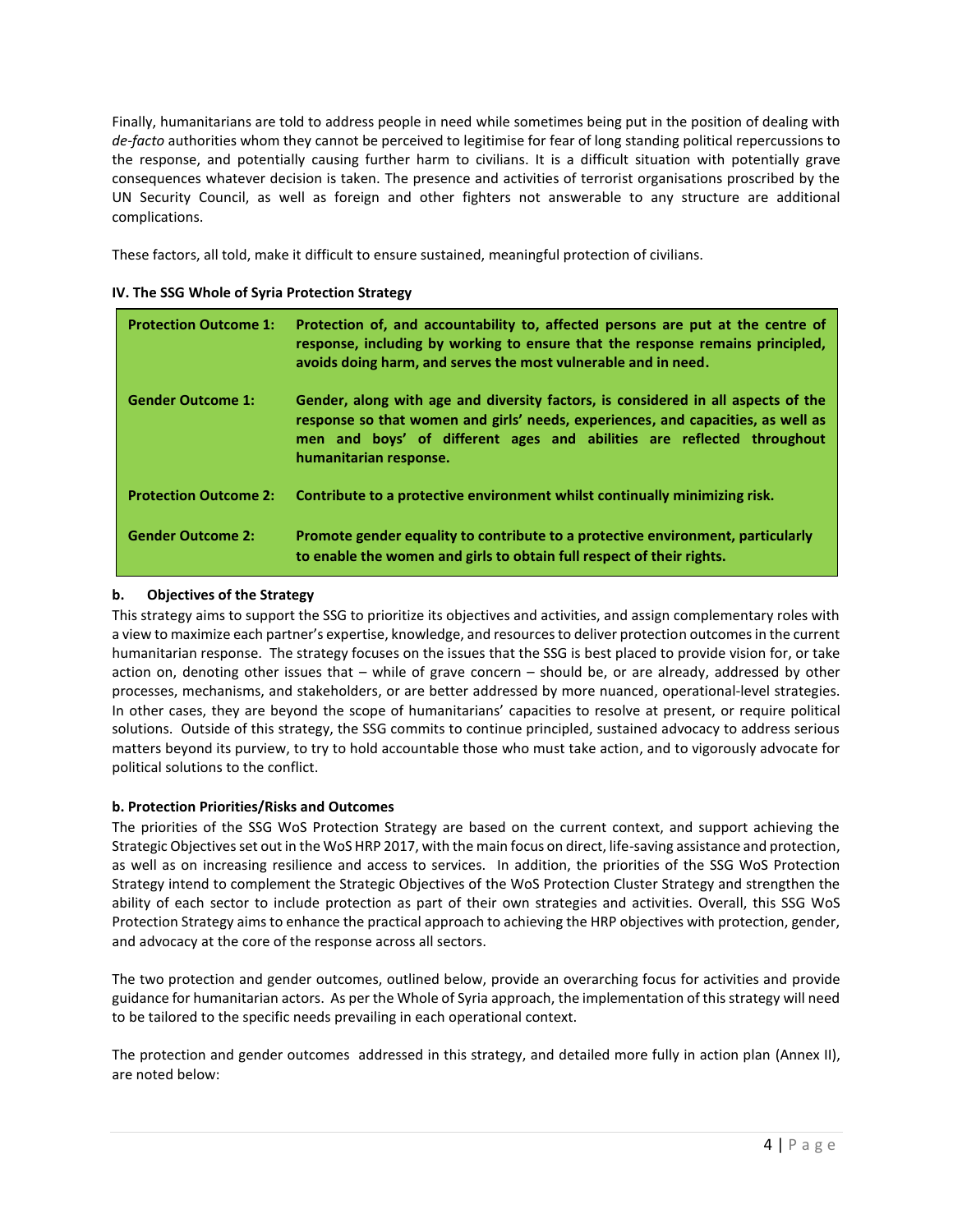| <b>Protection Outcome 1:</b> | Protection of, and accountability to, affected persons are put at the centre of   |
|------------------------------|-----------------------------------------------------------------------------------|
|                              | response, including by working to ensure that the response remains principled,    |
|                              | avoids doing harm, and serves the most vulnerable and in need.                    |
| <b>Gender Outcome 1:</b>     | Gender, along with age and diversity factors, is considered in all aspects of the |
|                              | response so that women and girls' needs, experiences and capacities, as well      |
|                              | as men and boys' of different ages and abilities are reflected throughout         |
|                              | humanitarian response.                                                            |

The SSG commits to ensuring that protection and accountability to affected persons are placed at the centre of the humanitarian response in Syria, including by incorporating protection in service delivery by all the sectors and ensuring that partners provide equitable and meaningful access to assistance and essential services. By doing so, the SSG seeks to ensure that humanitarian action does not cause unintentional harm, but rather maximizes protection outcomes. The SSG strives to ensure that protection and gender considerations underpin interventions by all humanitarian actors during all stages of the project cycle, that individual rights are respected as part of programming, and that potential protection risks are identified from the outset and mitigated. Critically, the four protection mainstreaming principles:

- **Prioritize Safety & Dignity, and Avoid Causing Harm:** Prevent and minimize as much as possible any unintended negative effects of your intervention that can increase people's vulnerability to both physical and psychosocial risks.
- **Meaningful Access:** Arrange for people's access to assistance and services in proportion to need and without any barriers (e.g. discrimination). Pay special attention to individuals and groups who may be particularly vulnerable or have difficulty accessing assistance and services.
- **Accountability:** Set-up appropriate mechanisms through which affected populations can measure the adequacy of interventions, and address concerns and complaints.
- **Participation and empowerment:** Support the development of self-protection capacities and assist people to claim their rights, including – not exclusively – the rights to shelter, food, water and sanitation, health, and education.

must guide all interventions. Much needs to be done, especially so that each sector and all actors understand and consider the Guiding Principles on Internal Displacement; child protection; gender; GBV; age; disability; nondiscrimination; do no harm; and UXO/ERW/mine action in all their activities, and capacity is built to incorporate protection and gender principles in response. It is imperative that those who have specific needs and those who are most vulnerable are identified and prioritised.

With respect to accountability to affected persons, inclusion of Syrian humanitarian workers (who are at the forefront of the response) in decision making processes is vital, <sup>4</sup> as well as is making all efforts to communicate with affected persons and, where possible, enabling participatory programmatic approaches. Syrian workers are at the forefront of the response, and lives have been saved because of their efforts working under extremely difficult circumstances to protect affected persons.

# **Protection Outcome 2: Contribute to a protective environment whilst continually minimizing risk. Gender Outcome 2: Promote gender equality to contribute to a protective environment, particularly to enable the women and girls to obtain full respect of their rights.**

A protective environment is one in which all individuals enjoy full respect for their rights in accordance with international law, including international humanitarian, human rights, and refugee law, regardless of their age, gender, ethnic, national, religious, or other background. As required and requested, the SSG commits to advocate, as advised and needed, on specific issues that contribute towards the aim of creating a protective environment. In particular, under this rubric, freedom of movement is not only a right on its own; it is also a pre-condition for the enjoyment of other rights and the free development of the person. Lack of freedom of movement hampers civilians'

 $\overline{a}$ 

<sup>4</sup>This is in line with "The New Way of Working" from the World Humanitarian Summit, which notes, "Efforts should reinforce and strengthen the capacities that already exist at national and local levels."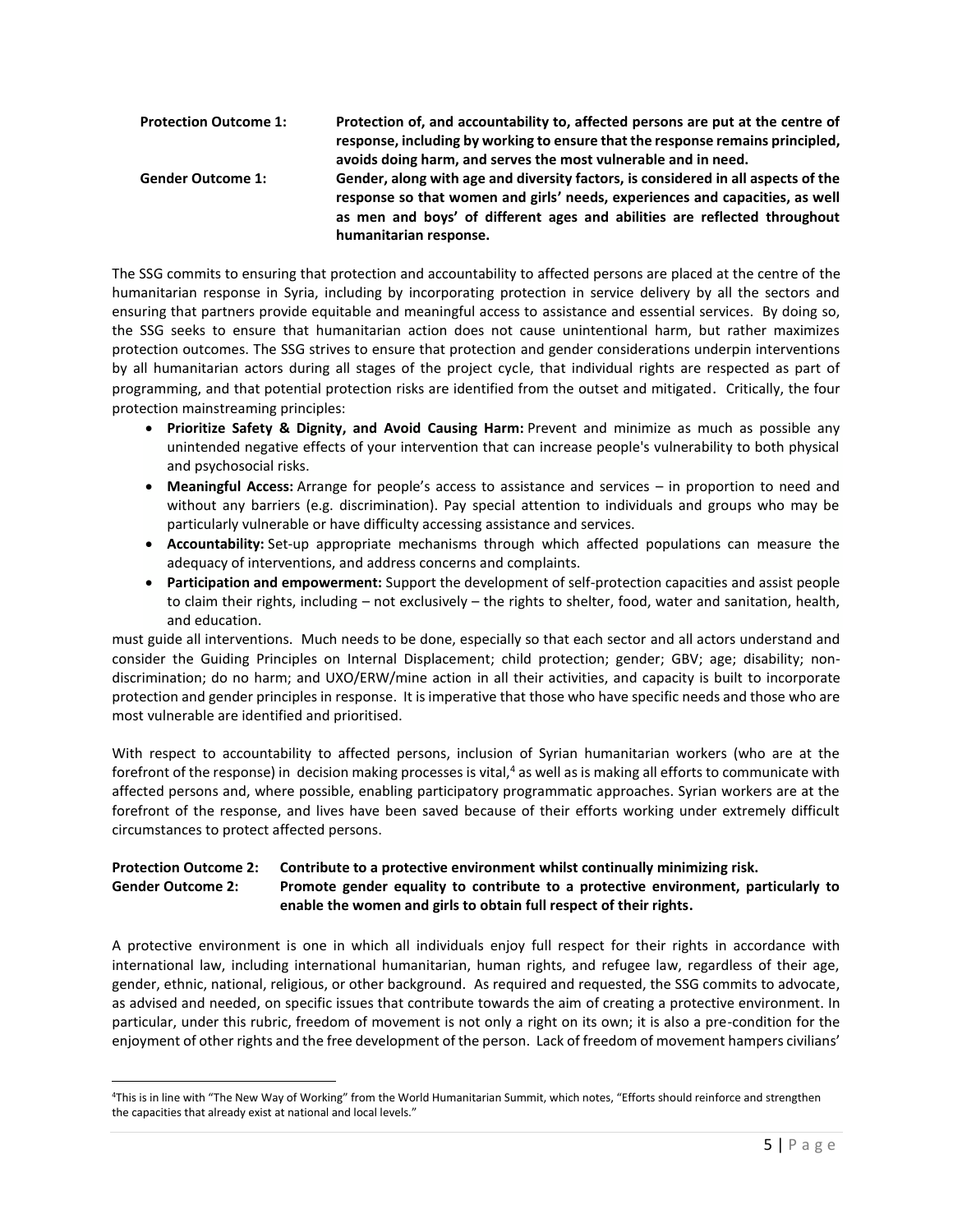ability to access life-saving assistance, and it can prevent them from using displacement as a protection strategy, from seeking asylum, or from voluntary return when internally displaced. The SSG commits to monitor and advocate for freedom of movement and choice of residence in safety and dignity. Protection analysis will contribute to a better understanding of the obstacles to freedom of movement – including understanding the political dynamics and motivators of parties controlling territories that restrict, regulate, force movement, discriminate, or prohibit civilians from freely choosing their place of residence.

Lack of civil documentation is an obstacle to free movement in many instances, and it can be a first step to ethnic or sectarian cleansing and to the exclusion of vulnerable women and children from society, as well as lead to statelessness. Ridding people of their legal identity makes it appear that they have never existed and makes it easier to take their lives and property and to abuse, exploit, recruit, detain, or traffic them. Inside Syria ongoing lack of birth, marriage, death, divorce registration and loss of property deeds will for many people have a long-term negative impact. The widespread disruption of governance structures has led to a breakdown of the rule of law and the overall effectiveness of public administration in many parts of the country, impeding access to legal remedies and justice, with civil registration services no longer functioning in areas outside government control and resulting in limited capacities even in some government-controlled areas. Moreover, physical registries have sometimes been destroyed and fees increased making access prohibitive. In non-government held areas, various incompatible systems have been established for the *ad hoc* issuance of civil status documentation, which is not recognized beyond these areas, and could lead to harm – particularly due to imputed political opinion. Thus, supporting civil documentation to be issued by the Government of Syria without discrimination or distinction is vital to complement efforts to increase freedom of movement.

Finally, over-arching protection analysis is a critical foundation to all humanitarian work, informs about what is hindering a protective environment, and how best to programme to address and mitigate protection concerns. With respect to this, as a key output of this strategy, regular protection analysis is expected to be undertaken, both at hub level and compiled at WoS level – recognizing the limitations of collecting and sharing information at the different hubs, and recognizing that information will never be comprehensive or complete. It is intended that within three (3) months of the approval of this strategy, basic common indicators to report, should be agreed to by the SSG with support of the protection sector at all levels, as well as regular timelines for conducting analysis.

## **c. Limitations**

Considering the severity of the crisis in Syria and the related realities of limited access and inadequate coverage on the part of humanitarian actors, the SSG is under no illusions of the magnitude of the challenges. There can be no expectation that adequate protection services will be delivered countrywide in the short-term (as noted above in the challenges to protection section). Documentation of protection concerns is severely restricted, including by limitations placed on actors by authorities, and with response that is done remotely in some areas, or with extremely constrained time on the ground in others, humanitarians are frequently unable to monitor and assess protection concerns comprehensively. Human rights monitoring by OHCHR and the Commission of Inquiry are also limited, given their inability to access the country.

A large operation like the Syrian response, with its multiple hubs - each confronting differing realities, governance structures, changing lines of control, armed factions, challenges with response, and distinctive risks - makes creating an over-arching protection strategy challenging. Many of the protection challenges facing operational actors on the ground by their very nature, do not lend themselves to such proscriptive guidance, since how best to avoid harm requires contextualised analysis. While the four Sphere Protection Principles:

- Avoid exposing people to further harm as a result of your actions.
- Ensure people's access to impartial assistance in proportion to need and without discrimination.
- Protect people from physical and psychological harm arising from violence and coercion.
- Assist people to claim their rights, access available remedies and recover from the effects of abuse.

and their ancillary guidance provide some insight into how to conduct operations, in the case of Syria these core principles often contradict each other. Avoiding exposing people to harm can contradict with assisting people to claim their rights and access remedies, as they may suffer adverse consequences for doing so; or it may also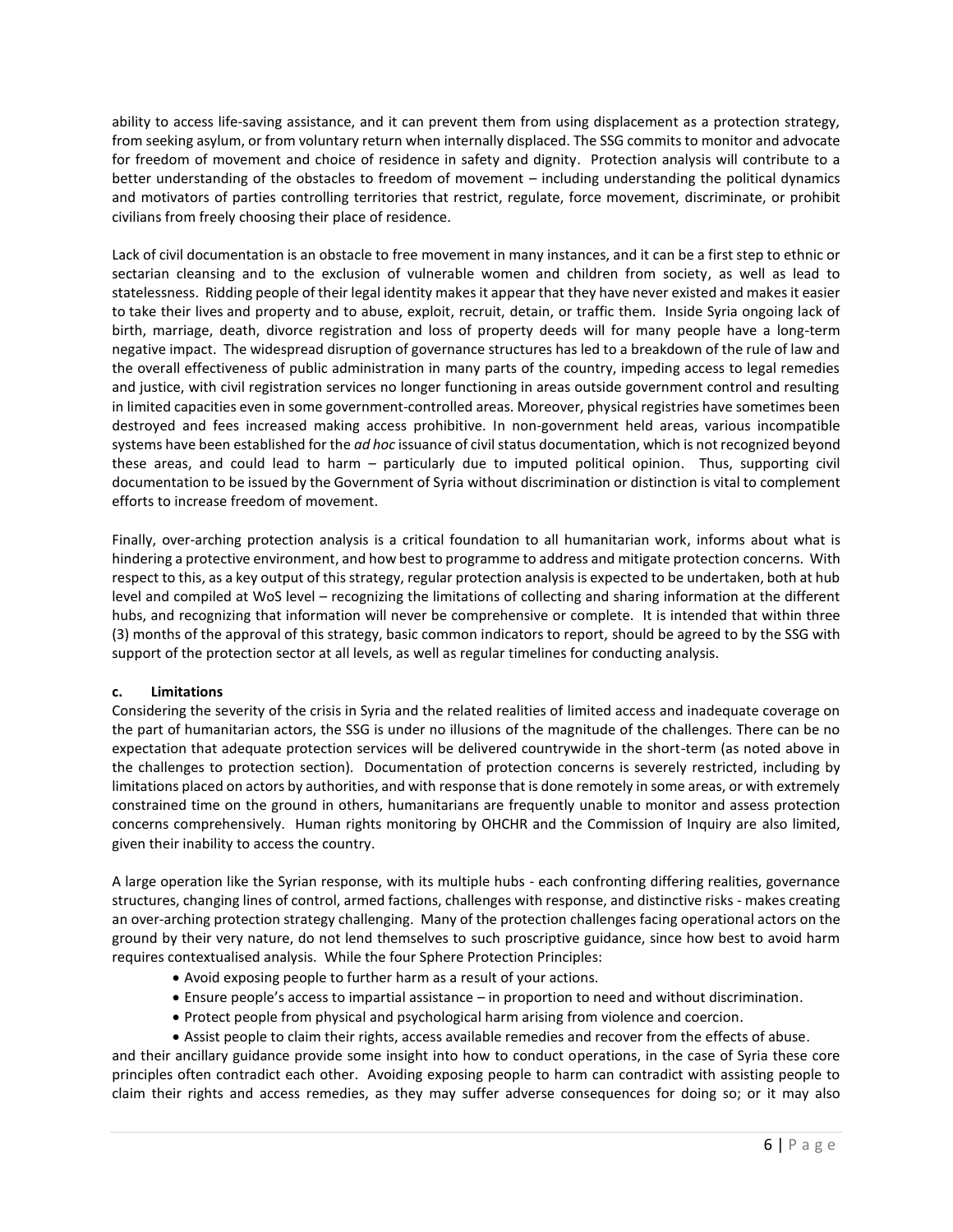contradict with enabling impartial assistance in proportion to need, as giving some people assistance and not others could trigger tensions; asking protection questions could broadly impact the permission to operate, could have repercussions on the presence of the humanitarian actors in the country, or could expose people – including humanitarian workers — to harm. Permutations of these contradictions are seemingly endless. Thus, at best, humanitarians must do a protection risk analysis,<sup>5</sup> whether it be at project level or inter-sector level, the HCT level, or in cases affecting the entire response, the Whole of Syria level, to determine the "best" option which causes the least harm. As the IASC Policy on Protection in Humanitarian Action directs:

*In practice, for a humanitarian response to be protection-oriented, it is essential to understand and seek to prevent, mitigate or end actual and potential risks, including violations of international humanitarian and human rights law, producing the harm that affected persons experience during a conflict or disaster. This requires a continuous analysis of* risks people face, of threats, vulnerabilities and capacities of affected persons, and of the commitment and capacities of *duty bearers to address risk factors. It also requires the identification of measures to reduce those risks, avoid exacerbating risk, including to stop and prevent violations, avoid reinforcing existing patterns of violence, abuse, coercion or deprivation and restoring safety and dignity to people's lives. This analysis provides the evidence-base for programming, advocacy, and dialogue for the purpose of influencing and changing behaviours and policies in support of a more favourable protection environment.<sup>6</sup>*

The answers to solve protection issues are not clear-cut. No black and white parameters can be put in place that addresses the nuances, risks, and political overtones of each scenario confronting humanitarians in different contexts. Each scenario confronted dictates analysis and weighing of principles and, at the highest levels, requires the guidance and support of the SSG where issues affect or potentially jeopardize the entirety of the response, or to address contradictory positions. Fundamentally, as noted above, without a political solution to the crisis – as well as sustained, unhindered, independent access to populations in need, and a respect for IHL and IHRL – protection efforts are, and will continue to be, very limited. Simply put, humanitarians cannot solve political problems.

That said, the SSG has chosen priorities that it believes can strengthen the response, noting some of the limitations in even addressing these priorities. Given the complexity of the protection crisis in Syria, several other protection priorities were noted as key, but have not been detailed in the action plan at this time for a variety of reasons. Many are advocacy points that fall into the existing advocacy framework within the Action Plan, or best fit in operational level strategies, and yet others already have specific, dedicated SSG processes and task forces. These protection concerns are noted and detailed in Annex I.

## **V. On-going Review and Monitoring**

 $\overline{\phantom{a}}$ 

The Action Plan (Annex II) details lead responsibility for the overall implementation and critical actions under each of the protection outcomes. Each objective includes the main activities and indicators that can be monitored and measured. The activities are not exhaustive, and more specific activities should be included in operational plans. It should be noted, as well, that indicators listed on the Action Plan generally measure response rather than impact; this is related to access limitations, and relies on the professional capacities of those responding to use best efforts to maximize impacts. As access improves, indicators can be revisited.

The SSG WoS Protection Strategy is not static. It will adapt to the evolving situation and require the technicalsupport of the Hub Protection Sector groups, the WoS Protection Cluster, and OHCHR, and all other sectors, as well as senior leadership at the hub level to provide a regular and updated understanding and analysis of protection risks and violations across the response so that the SSG can identify the most appropriate way to address these. An Action Plan for implementing the strategy is included in Annex II to:

i. Have an efficient implementation approach, highlighting common outcomes, outputs, and activities;

<sup>5</sup>A protection risk analysis helps humanitarians to understand who is at risk, from what or whom as well as why, and the consequences humanitarian action or inaction may have on the threats people experience and their vulnerability and capacity to respond to these threats. A protection risk analysis should look at i) what is provoking and shaping the crisis dynamics and resultant situation; ii) what is triggering or will trigger threats; iii) who is vulnerable to these threats and why; and iv) how the foregoing impacts the coping mechanisms of all affected persons; v) Will programmes/response cause more harm than inaction, and how can potential harm or risks be mitigated. Doing a protection analysis can be supported, technically, by the protection sector, but must be principally carried out by the implementing actor or sector. 6https://interagencystandingcommittee.org/system/files/iasc\_policy\_on\_protection\_in\_humanitarian\_action\_0.pdf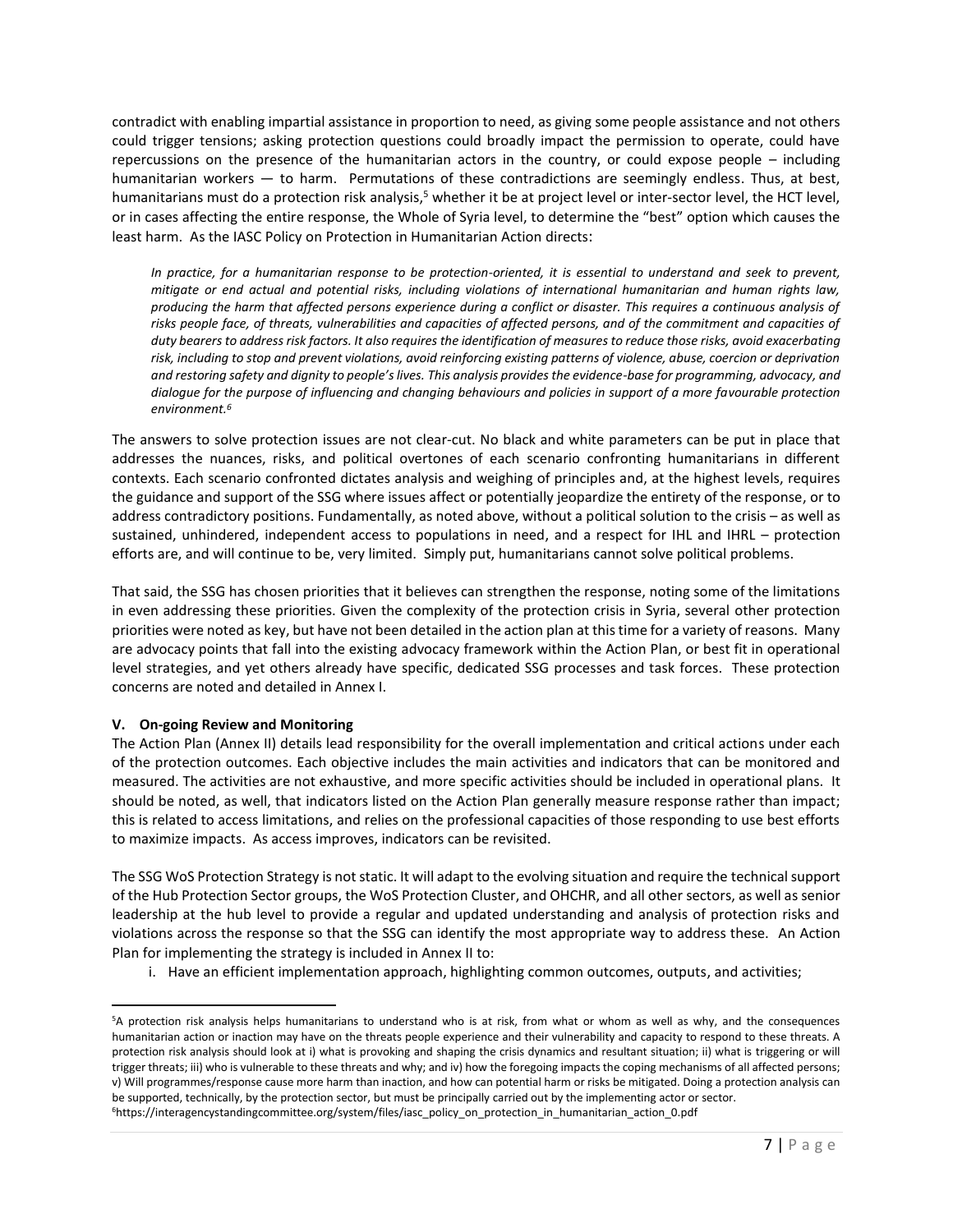- ii. Strengthen the SSG's ability to address protection priorities effectively; and
- iii. Underscore the roles and responsibilities of all humanitarian actors.

The SSG and the WoS Inter-Sectoral Group, with the technical support and guidance of the hub protection sector groups*,* WoS Protection Cluster Leads and OHCHR, should review the Action Plan and Strategic Priorities regularly, and update them as required, depending on progress, new priorities, or changes in context – including increased or decreased access. Discussion of this strategy and related progress and challenges should be considered under the Standing Item on Protection on the monthly SSG agenda.

The SSG, in its monitoring and evaluation of the strategy, should ensure that best practices are collected by hub in terms of successful activities done under this and subsequent operational strategies, as well as challenges and what did not work well or could be improved and adapt the strategy accordingly. With respect to advocacy, it is useful also to record positive/negative reactions to interventions to indicate what may have worked most effectively and what commitments were made, although demonstrating causality will be difficult.

The RHC, DHRC, or HC Syria should convene regular protection roundtables in the hubs on a quarterly basis. Additionally, the SSG should conduct workshops after six months, and at the end of one year to measure the progress on the strategy.

Finally, in formulating operational-level action plans and strategies, sectoral working groups should be guided this strategy to ensure that their plans and strategies work to reinforce and support the aims of the SSG strategy.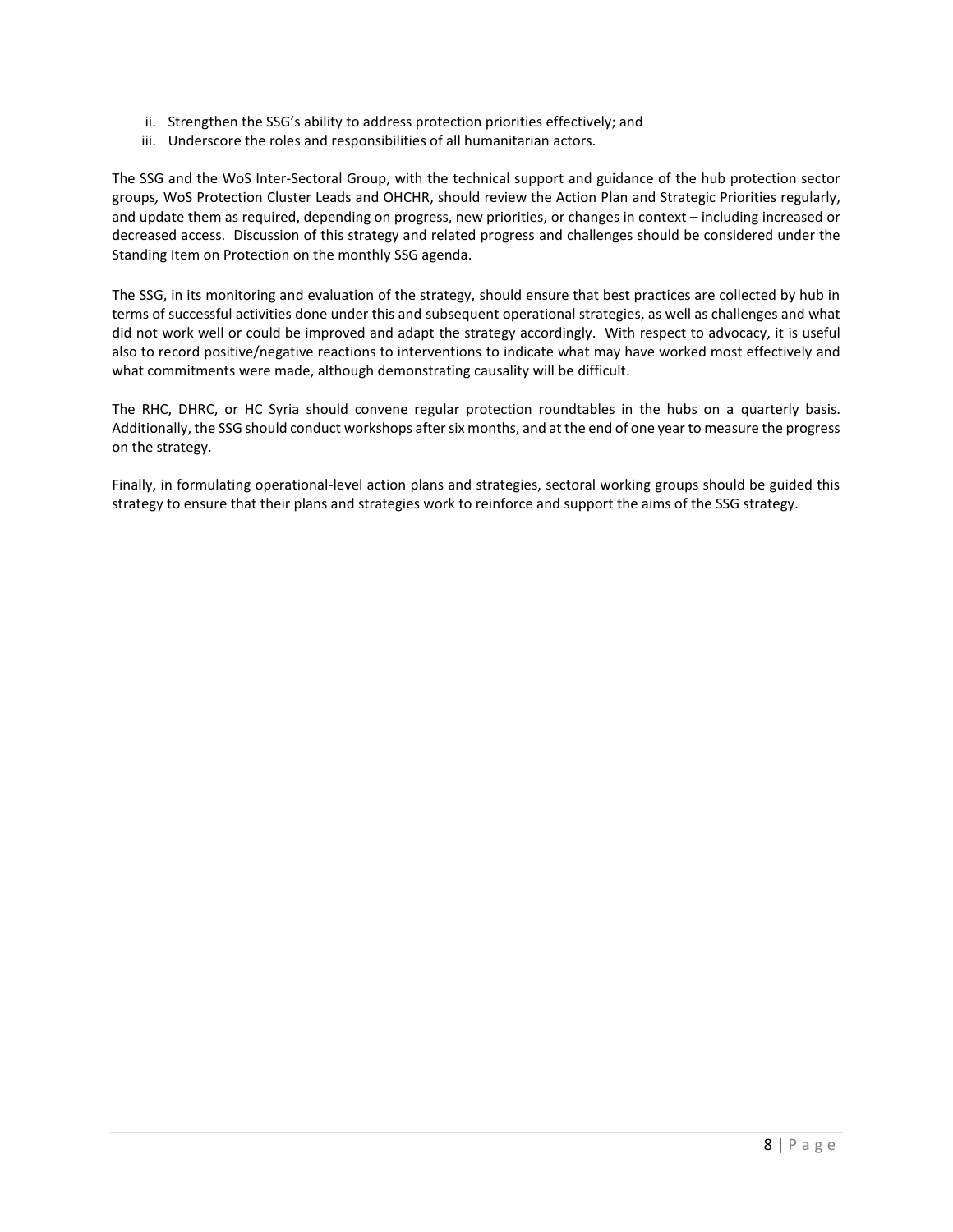#### **ANNEX I: OTHER KEY PROTECTION PRIORITIES**

- i. **Humanitarian Access:** The lack of safe, unimpeded, independent, and sustained access for humanitarians operating in Syria remains the greatest obstacle to assistance and protection, as at the time of writing there is not a permissive environment. As a caveat of this policy, humanitarian access is a precursor to achieving many the protection outcomes/outputs denoted within this strategy (as they require access to populations, and the sustained presence of protection actors), and access is an over-arching issue that is addressed operationally at hub level, and through an access task force reporting to the SSG. In light of this, and guided by the IASC Protection Policy 2016 which notes of protection strategies, "The objective should be to ensure that strategies are streamlined, complementary, and mutually reinforcing, and to avoid duplication, including at the delivery level," access has not been listed as a priority *per se*, but is nonetheless seen as underpinning and intricately interlinked to the protection strategy. Thus, the protection strategy and the work of the access task force should be viewed as complementary and mutually reinforcing, and the access task force must be guided by protection principles. As access increases, the SSG will review this strategy and discuss adding further priorities. In the meantime, the SSG, the HC Syria, the RHC, and the DRHC, will continue to advocate with authorities and all parties to the conflict for safe, unimpeded, independent, and sustained access, including free movement of staff, the granting of visas for staff across the response – particularly to conduct protection activities and assessments without interference – and will be guided by the work of the access task force.
- ii. **Protection of Syrian Humanitarian Workers:** The issue of targeting of Syrian humanitarian workers and ensuring their protection is of deep concern to the SSG and all stakeholders in the response. The importance of this issue cannot be overemphasized, and thus the SSG has created a task force to report to them on this issue. The work of the task force must be complementary and necessarily interlinked and supportive to this protection strategy.
- iii. **Explosive Hazards:** The clearance of landmines, unexploded ordnance, cluster munitions, improvised explosive devices and other explosive hazards remains of concern, and the SSG will continue to advocate for humanitarian mine action experts to obtain access to enable this important work. It will also call upon those at higher levels to lend their support to enable this to happen.
- iv. **Housing, Land, and Property (HLP):** HLP issues are of concern, and will have long term implications as populations are forcibly displaced or flee, cannot freely choose their residence, and when persons voluntarily return. HLP issues existed prior the conflict, and have also been exacerbated by the conflict. HLP concerns are now widely agreed to be critical in the quest for long-term stability following conflict. These concerns relate to conflicts over access to land and resources; discrimination; ethnic or political cleansing; displacement and forced eviction; loss of HLP documentation; the destruction or damage of property; the loss of productive lands due to the presence of explosive hazards; disinheritance – particularly of women and children; secondary occupation of displaced persons' homes; the right to restitution; the complexity and inconsistency of the legal framework; the weakening of State institutions responsible for promoting and protecting HLP rights, as well as, in some cases, a lack of recognition of HLP rights by duty bearers. Specifically, if the rights of displaced persons to voluntarily return to their choice of residence after conflict are not fully recognized, the residual impact of the conflict may never entirely dissipate, with unresolved HLP rights and claims potentially leading to renewed conflict.

The SSG will continue to advocate to the Syrian government, as duty-bearer, to uphold its obligations with respect to these rights, as well as that issues related to HLP be addressed and included in peace agreements.

v. **Gender-Based Violence:** GBV is pervasive throughout Syria in all its iterations. <sup>7</sup> Women and girls suffer disproportionally from it, although it also affects men and boys. Ensuring the response addresses this critical

 $\overline{a}$ 

<sup>7</sup>Some GBV issues existed pre-conflict related to social norms and harmful traditional practices (e.g. early marriages, domestic violence), as well as legal provisions that disadvantage women in claiming their rights. During the crises other types of GBV have emerged including serial temporary marriages that increases the risk to unregistered children.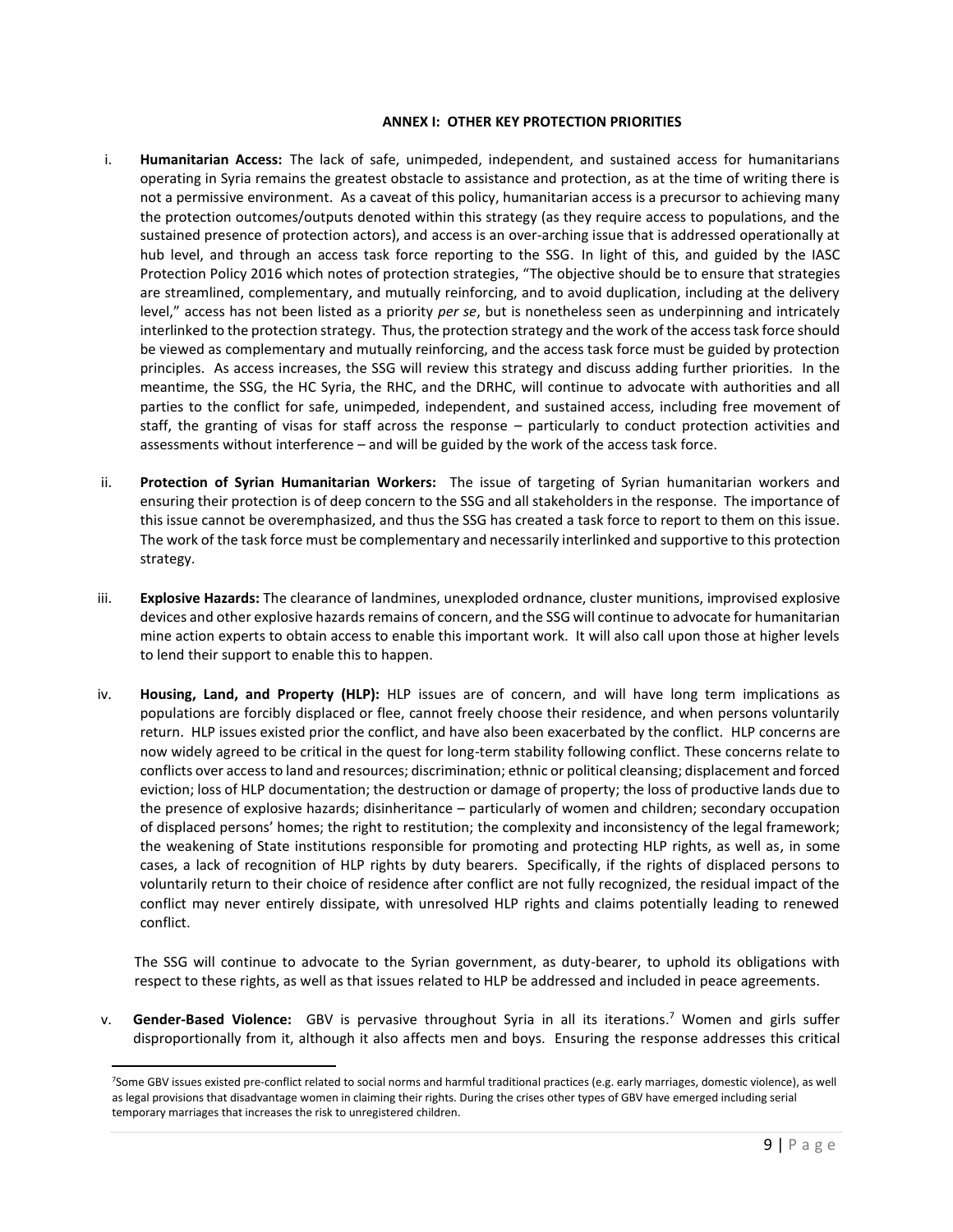issue remains a priority, but proper response arises from good protection analysis and effective targeting using a protection lens. Thus the SSG strategy considers this an important priority and considers prevention and response part of creating a protective environment, and believes more specific multi-sectoral strategies at the operational level best serve to address these concerns, but emphasizes the need to consider this issue in analysis, risk assessment etc. by all sectors and consider services for those affected.

- vi. **Child Protection Concerns**: Children form some 50% of the affected population, and their specific needs and protection are an important priority. In creating a protective environment, the needs of boys and girls and considering them in protection analysis to inform programming is essential. In this regard, ensuring the collection and analysis of information through the UN Security Council mandated Monitoring and Reporting Mechanism (MRM) on Grave Violations against Children is part of developing appropriate responses to respond to their needs.<sup>8</sup> The SSG will solicit regular briefings on the observations and analysis arising from the MRM, support ongoing and future advocacy and dialogue efforts on children and armed conflict, and ensure strengthened contributions of its individual members to the work of the MRM in-country and the sub-region. More specific multi-sectoral strategies at operational level best serve the nuances detailed by analysis to address these concerns, and the SSG emphasizes the need to ensure that all the sectors integrate child protection and examine the specific needs of boys and girls.
- vii. **Persons with Disabilities, Survivors of Torture, Older Persons, and Other Groups of Concern with Specific Needs:** There are many groups with specific needs, and in particular in the case of Syria with the alarming increase in persons with disabilities of all types (as well as an existing group of persons with pre-existing conditions), older persons, particularly those without family support, survivors of torture and unlawful detention, and other rights violations leading to trauma, physical wounds, and psycho-social concerns. These groups need to be specifically considered in all sector plans, and fall under the rubric in this strategy of contributing to the creation of a protective environment, as well as putting protection at the centre by ensuring that their specific needs are mainstreamed into assessments in order to serve those with the greatest need and vulnerability. Their specific needs should be addressed and taken into account in operational level strategies.
- viii. **The Long-Term Consequences of Failure to Protect Affected Persons:** In addition to advocacy to find solutions and for the protection of rights, the SSG in its advocacy efforts must also be clear of the long–term, devastating human consequences if solutions are not found and civilians are not protected. Highlighting stories that show the real and painful effects of the conflict, in addition to legal and rights based advocacy must alert the world to the devastating consequences of inaction.

<sup>8</sup>See Security Council Resolutions 1612 (2005) and 1882 (2009).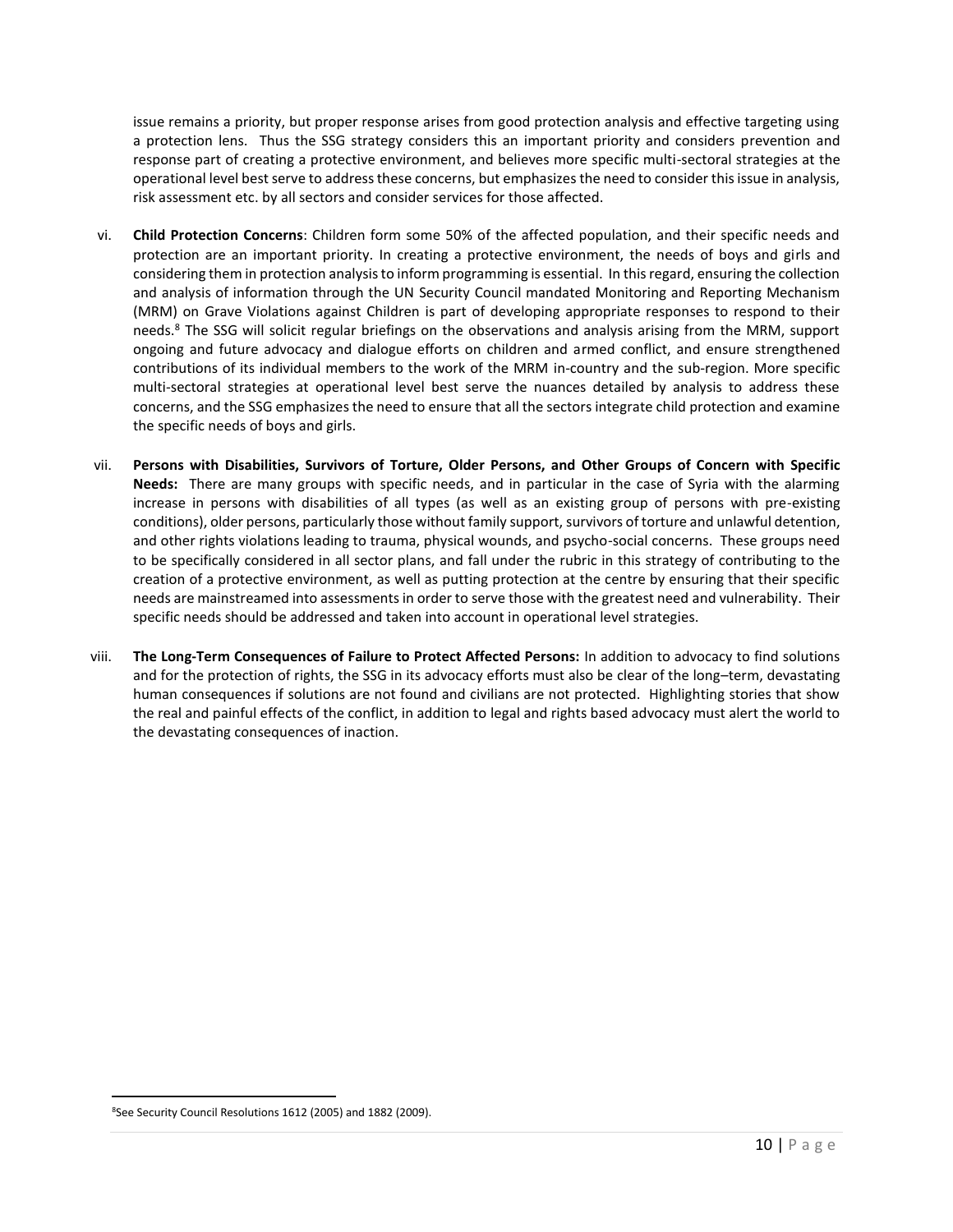## **ANNEX II SSG PROTECTION STRATEGY-ACTION PLAN**

- $\triangleright$  This action plan represents the outcomes and outputs of the SSG Protection Strategy.
- ▶ The *main activities* for each outcome/output are examples of the overall activities needed to achieve each outcome/output. These will be accompanied by additional activities, which will arise from and be included in sector operational planning in line with this strategy after its endorsement. Indicators - because of limited access - are largely limited to process indicators but should be adjusted to impact indicators where access permits.

#### **OVERALL PROTECTION GOAL:**

**Address protection through a comprehensive, multi-sectoral approach that is central to all phases of the response in Syria.**

#### **OVERALL GENDER EQUALITY GOAL:**

**Ensure that humanitarian actors incorporate gender equality programming in throughout the response.**

**Protection Outcome 1: Protection of, and accountability to, affected persons are at the centre of response, including by working to ensure that the response remains principled, avoids doing harm, and serves the most vulnerable and in need.**

**Gender Outcome 1: Gender, along with age and diversity factors, is considered in all aspects of the response so that women and girls' needs, experiences and capacities, as well as men and boys' of different ages and abilities are reflected throughout humanitarian response.**

| <b>Outputs</b>                                                                                                                                                                                                                                                                                          | <b>Indicators</b>                                                                                                                                                                                                                                                                       | <b>Main</b><br><b>Activities</b>                                                                                                                                                                                                                           | <b>Indicators</b>                                                                                                                                                                                                                                          | <b>Focal Point</b>                                                                                                                                                                                                                                                                                                                                             | <b>Other</b><br><b>Responsible</b><br><b>Actors</b>                                                                                                                                                       | <b>Status Update</b> | <b>Limitations and</b><br><b>Assumptions and</b><br><b>Notes</b>                                                                                                                                                                                                                                                                                                         |
|---------------------------------------------------------------------------------------------------------------------------------------------------------------------------------------------------------------------------------------------------------------------------------------------------------|-----------------------------------------------------------------------------------------------------------------------------------------------------------------------------------------------------------------------------------------------------------------------------------------|------------------------------------------------------------------------------------------------------------------------------------------------------------------------------------------------------------------------------------------------------------|------------------------------------------------------------------------------------------------------------------------------------------------------------------------------------------------------------------------------------------------------------|----------------------------------------------------------------------------------------------------------------------------------------------------------------------------------------------------------------------------------------------------------------------------------------------------------------------------------------------------------------|-----------------------------------------------------------------------------------------------------------------------------------------------------------------------------------------------------------|----------------------|--------------------------------------------------------------------------------------------------------------------------------------------------------------------------------------------------------------------------------------------------------------------------------------------------------------------------------------------------------------------------|
| <b>Protection Output 1.1</b><br>Interventions by<br>humanitarian/recovery<br>actors, including in<br>newly accessible areas,<br>are supported by a<br>thorough protection<br>risk / Do no harm/ and<br>conflict sensitivity<br>analysis (referred to as<br>PRA) to promote rights-<br>based approaches. | $1.1.1%$ of<br>programmes in the<br>HRP conducting<br>analysis.<br>1.1.2 % of situations<br>when joint analysis<br>is conducted at<br>Inter-sector/hub<br>level on specific<br>situations in order<br>to shape the<br>plans/response<br>(emergency<br>response, micro-<br>plans, etc.). | a. Basic<br>standards set<br>for PRA<br>analysis.<br>b. Conduct<br>PRA (at all<br>levels of<br>response-i.e.<br>project,<br>programme,<br>and response<br>plans -<br>including<br>micro-plans,<br>contingency<br>plans (in such<br>response<br>plans joint | a. Basic<br>standards/guide<br>lines have been<br>set.<br>b PRA is done<br>and analysis is<br>provided.<br>b.1. The number<br>of projects<br>funded in the<br>HRP that are<br>informed by<br>PRA and directly<br>contribute to a<br>protection<br>outcome. | a. SSG with support<br>of Protection sector<br>and AoRs, at all<br>levels.<br>b. For sector <sup>9</sup> based<br>Interventions: Sector<br>coordinator (see<br>output 1.4 as well).<br>For<br>Agency/Organization<br>Specific<br>Interventions:<br>Agency/Organization<br>For<br>Inter-agency<br>Interventions: head<br>of HCT/HLG/CBWG<br>with the support of | Other sector<br>members.<br>Protection<br>sector and<br>AoRs, at all<br>levels and<br>OHCHR to<br>provide<br>technical<br>support to do<br>analysis<br>including<br>where<br>appropriate<br>standards/gui |                      | It will not always be<br>possible to<br>guarantee the<br>quality or to<br>measure the impact<br>of the protection<br>risk/conflict<br>sensitivity analysis as<br>access to areas of<br>intervention is<br>limited. Moreover,<br>gathering relevant<br>information is<br>challenging because<br>of a lack of trust by<br>the local<br>populations, the<br>manipulation of |

<sup>9</sup>The term sector refers also to clusters.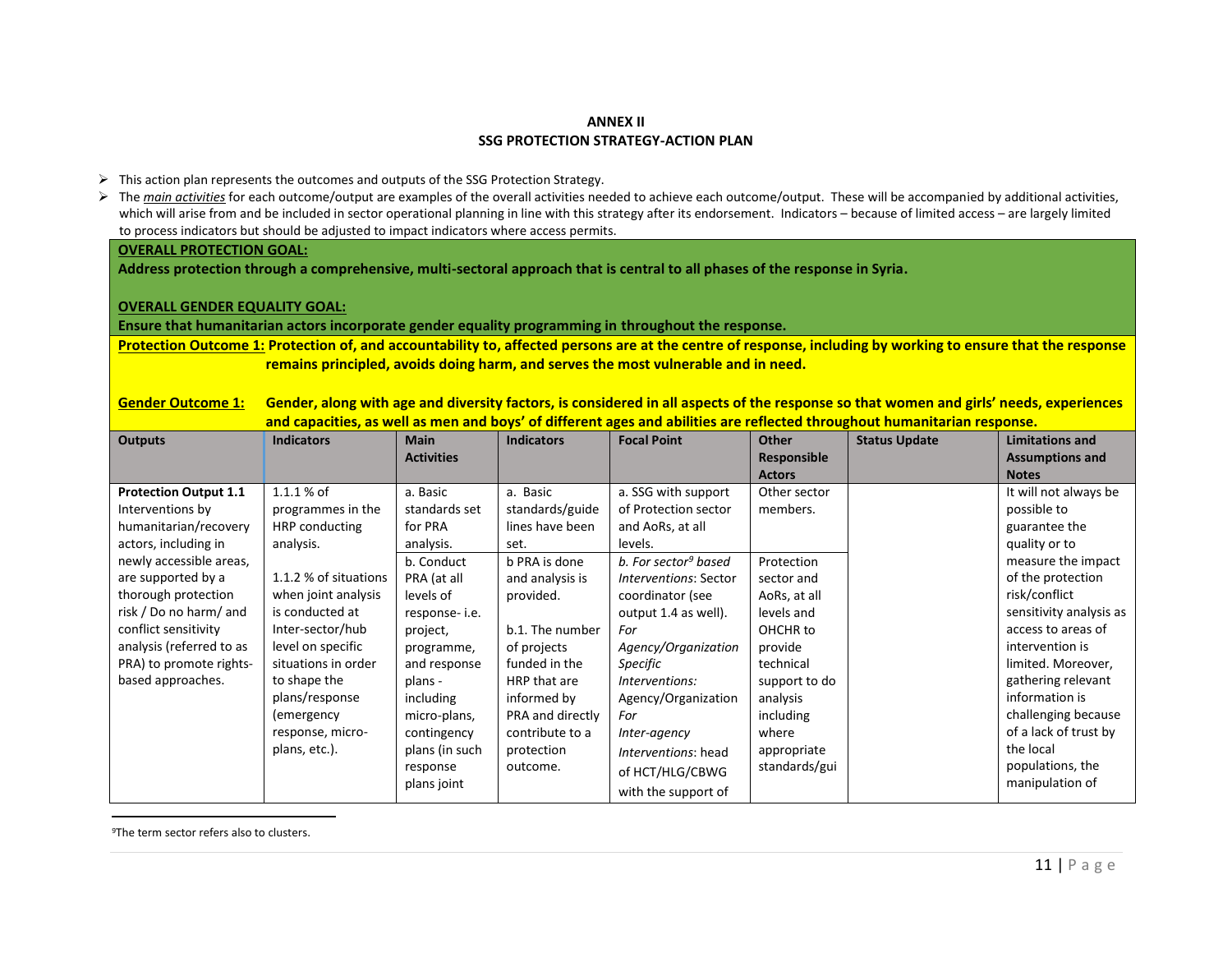|                                             | 1.1.3 % of plans                                                                   | analysis would                                                                                                                                              |                                                                                                    | the inter-sector.                  | dance for the                                                            | information, the                                                                                                                                                                                                 |
|---------------------------------------------|------------------------------------------------------------------------------------|-------------------------------------------------------------------------------------------------------------------------------------------------------------|----------------------------------------------------------------------------------------------------|------------------------------------|--------------------------------------------------------------------------|------------------------------------------------------------------------------------------------------------------------------------------------------------------------------------------------------------------|
|                                             | designed in                                                                        | be                                                                                                                                                          |                                                                                                    | (Joint analysis).                  | analysis.                                                                | rapid evolution of                                                                                                                                                                                               |
|                                             | accordance with<br>PRA to mitigate                                                 | appropriate).                                                                                                                                               |                                                                                                    |                                    |                                                                          | the situation on the<br>ground, and the                                                                                                                                                                          |
|                                             | risks (demonstrated<br>by how plan reflects<br>and mitigates risks<br>identified). | c. SSG to<br>provide<br>redline<br>guidance<br>about<br>activities/inter<br>ventions<br>where<br>requested by<br>hubs on<br>specific issues<br>arising from | c. SSG provides<br>clear red line<br>guidance and<br>feedback when<br>requested by<br>HLG/HCT/CBWG | HC Syria, RHC, DHRC,<br>SSG.       | HCT/CBWG/<br>HLG to bring<br>forward<br>issues arising<br>in their hubs. | need to protect<br>national staff<br>members involved in<br>the analysis.<br>Given the scant<br>information about<br>many areas, and the<br>capacity of partners<br>on the ground, the<br>ability to do a proper |
|                                             |                                                                                    | the analysis.                                                                                                                                               |                                                                                                    |                                    |                                                                          | analysis will be<br>limited.<br>In addition to the                                                                                                                                                               |
|                                             |                                                                                    |                                                                                                                                                             |                                                                                                    |                                    |                                                                          | reluctance to discuss                                                                                                                                                                                            |
|                                             |                                                                                    |                                                                                                                                                             |                                                                                                    |                                    |                                                                          | or share protection                                                                                                                                                                                              |
|                                             |                                                                                    |                                                                                                                                                             |                                                                                                    |                                    |                                                                          | information, there is<br>also a reluctance to                                                                                                                                                                    |
|                                             |                                                                                    |                                                                                                                                                             |                                                                                                    |                                    |                                                                          | collect it, which                                                                                                                                                                                                |
|                                             |                                                                                    |                                                                                                                                                             |                                                                                                    |                                    |                                                                          | could limit analysis.                                                                                                                                                                                            |
|                                             |                                                                                    |                                                                                                                                                             |                                                                                                    |                                    |                                                                          | Lack of full<br>protection staffing in<br>some areas could<br>also impede analysis.                                                                                                                              |
| <b>Protection Output 1.2</b>                | 1.2.1 % of                                                                         | a. Provide all                                                                                                                                              | a. HRP review                                                                                      | Sector lead agencies               | Support from                                                             | While two-way                                                                                                                                                                                                    |
| Communication with                          | organizations                                                                      | information                                                                                                                                                 | reports include                                                                                    |                                    | Public                                                                   | communication is                                                                                                                                                                                                 |
| affected populations<br>using relevant, and | deploying resources<br>for communications                                          | possible to<br>affected                                                                                                                                     | a community<br>accountability                                                                      | Sector members<br>individually who | Information<br>staff/commu                                               | the ideal, without<br>sustained access,                                                                                                                                                                          |
| accessible                                  | with affected                                                                      | communities                                                                                                                                                 | component.                                                                                         | have programme/                    | nication                                                                 | responding to                                                                                                                                                                                                    |
| communication                               | communities and                                                                    | at minimum                                                                                                                                                  |                                                                                                    | projects.                          | groups.                                                                  | complaints, ensuring                                                                                                                                                                                             |
| mechanisms.                                 | staff capacity at                                                                  | about:                                                                                                                                                      |                                                                                                    |                                    |                                                                          | meaningful                                                                                                                                                                                                       |
|                                             | field level.                                                                       | •Services and                                                                                                                                               |                                                                                                    |                                    |                                                                          | feedback, and                                                                                                                                                                                                    |
|                                             |                                                                                    | assistance                                                                                                                                                  |                                                                                                    |                                    |                                                                          | referral to sustained                                                                                                                                                                                            |
|                                             |                                                                                    | available and                                                                                                                                               |                                                                                                    |                                    |                                                                          | quality services is                                                                                                                                                                                              |
|                                             |                                                                                    | eligibility for                                                                                                                                             |                                                                                                    |                                    |                                                                          | not often possible.                                                                                                                                                                                              |
|                                             |                                                                                    | services.                                                                                                                                                   |                                                                                                    |                                    |                                                                          | Raising expectations                                                                                                                                                                                             |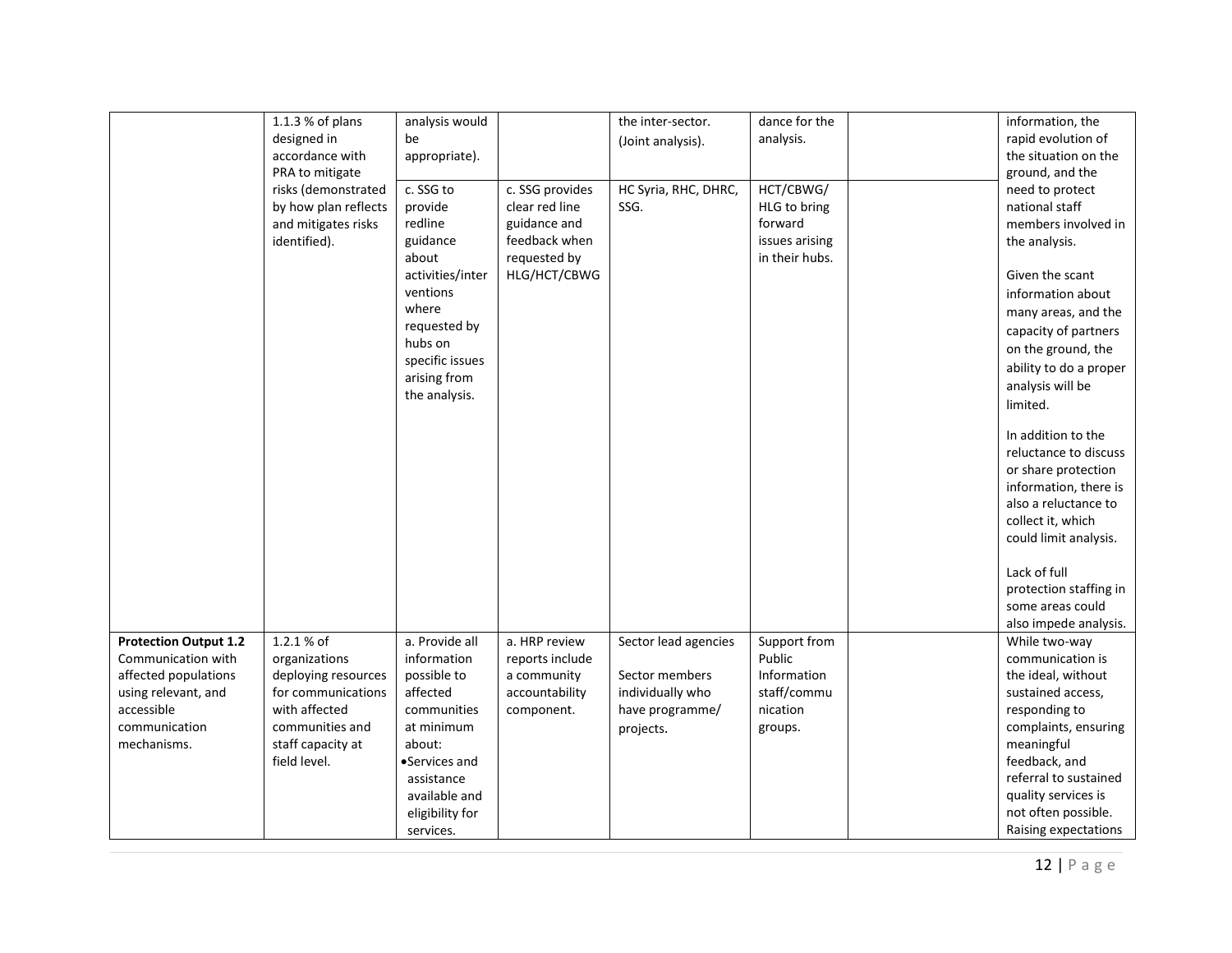|                               |                     |                  |                   |                      |                | in this regard could  |
|-------------------------------|---------------------|------------------|-------------------|----------------------|----------------|-----------------------|
|                               |                     | • Their rights   |                   |                      |                | do more harm.         |
|                               |                     | to access        |                   |                      |                |                       |
|                               |                     | services         |                   |                      |                |                       |
|                               |                     | without          |                   |                      |                | Sensitivities by      |
|                               |                     | charge.          |                   |                      |                | certain actors to the |
|                               |                     | • That civilians |                   |                      |                | term AAP may be a     |
|                               |                     | will be          |                   |                      |                | limitation.           |
|                               |                     | provided         |                   |                      |                | Capacity of partners  |
|                               |                     | services         |                   |                      |                | may be an obstacle.   |
|                               |                     | based on         |                   |                      |                |                       |
|                               |                     | need no          |                   |                      |                | It was                |
|                               |                     | matter what      |                   |                      |                | noted/observed that   |
|                               |                     | side of the      |                   |                      |                | civilians are unaware |
|                               |                     | front lines      |                   |                      |                | of their rights or    |
|                               |                     | they are on,     |                   |                      |                | fearful to ask for    |
|                               |                     | even if those    |                   |                      |                | humanitarian          |
|                               |                     | front lines      |                   |                      |                | assistance when       |
|                               |                     |                  |                   |                      |                |                       |
|                               |                     | change.          |                   |                      |                | front lines shift     |
|                               |                     |                  |                   |                      |                | control.              |
|                               |                     |                  |                   |                      |                |                       |
|                               |                     |                  |                   |                      |                | Specific attention    |
|                               |                     |                  |                   |                      |                | should be paid to     |
|                               |                     |                  |                   |                      |                | ensure women and      |
|                               |                     |                  |                   |                      |                | girls receive         |
|                               |                     |                  |                   |                      |                | information through   |
|                               |                     |                  |                   |                      |                | networks and means    |
|                               |                     |                  |                   |                      |                | that are accessible   |
|                               |                     |                  |                   |                      |                | to them.              |
| <b>Protection/Gender</b>      | 1.3.1 Humanitarian  | a. Resources     | a. Number of      | SSG/PSEA task force. | All agencies   | When access is able   |
| Output 1.3 Renewed            | leadership (SSG)    | dedicated to     | human             |                      | and            | to be maintained      |
| efforts in the Protection     | has set up a system | PSEA,            | resources         |                      | organizations. | and full services     |
| from Sexual                   | or strengthened     | including        | mobilized to      |                      |                | operational,          |
| <b>Exploitation and Abuse</b> | existing systems to | setting up       | support PSEA,     |                      |                | protocols and         |
| (PSEA) through                | address PSEA        | PSEA task        | including PSEA    |                      |                | standard operating    |
| increased support and         | concerns, including | force.           | task force.       |                      |                | procedures for        |
| resources in various          | a PSEA taskforce.   | b. Code of       | b. Conduct for    | SSG/PSEA task force. | All agencies   | incident reporting    |
| hubs for capacity             |                     | Conduct is       | all Humanitarian  |                      | and            | must be activated,    |
| building and                  |                     |                  |                   |                      |                | and outreach and      |
| sensitization.                |                     | signed by all    | Actors and such   |                      | organizations. | awareness activities  |
|                               |                     | humanitarian     | commitment is     |                      |                |                       |
|                               |                     | actors.          | requirement to    |                      |                | increased.            |
|                               |                     |                  | have a project in |                      |                | Otherwise, without    |
|                               |                     |                  | HRP.              |                      |                | the ability to        |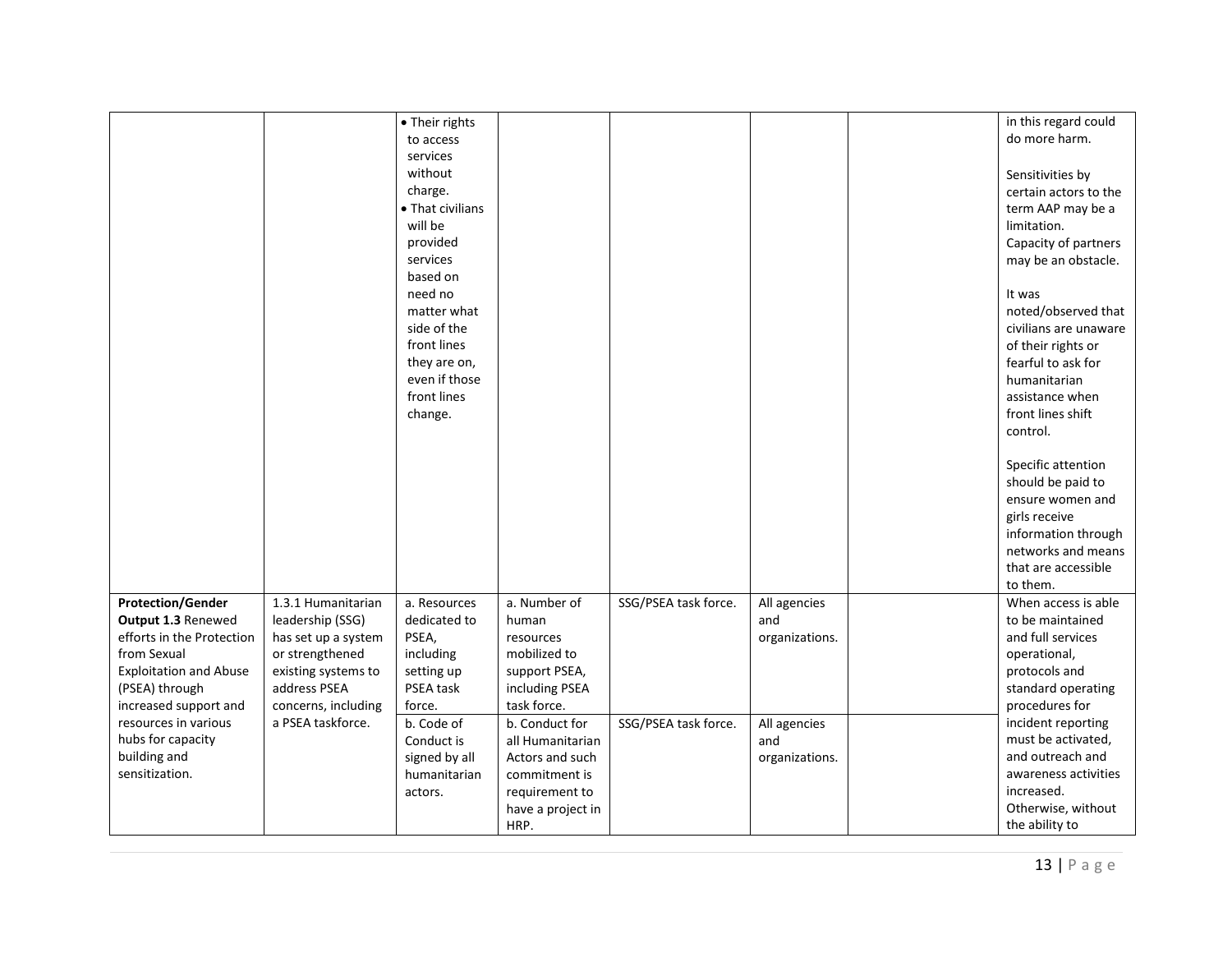|                                    |                      | c. Training on  | c. PSEA is a       | SSG/PSEA task force.     | All agencies   | meaningfully           |
|------------------------------------|----------------------|-----------------|--------------------|--------------------------|----------------|------------------------|
|                                    |                      | PSEA.           | mandatory          |                          | and            | respond and refer,     |
|                                    |                      |                 | component of       |                          | organizations. | there is the           |
|                                    |                      |                 | staff induction    |                          |                |                        |
|                                    |                      |                 |                    |                          |                | possibility of doing   |
|                                    |                      |                 | to the mission     |                          |                | more harm.             |
|                                    |                      |                 | (like security).   |                          |                |                        |
|                                    |                      |                 |                    |                          |                | Certain national       |
|                                    |                      |                 | # staff who have   |                          |                | NGOs in Syria might    |
|                                    |                      |                 | received PSEA      |                          |                | be very reluctant to   |
|                                    |                      |                 | training.          |                          |                | sign a code of         |
|                                    |                      | d. PSEA focal   | d. # of focal      | SSG/ PSEA task force.    |                | conducts,              |
|                                    |                      | points are in   | points.            |                          |                | considering that the   |
|                                    |                      | place across    |                    |                          |                | GoS views              |
|                                    |                      | the hubs.       |                    |                          |                | accountability         |
|                                    |                      | e. Protocols    | e. Protocols and   | SSG/PSEA task force.     |                | towards the            |
|                                    |                      | and Standard    | SOPs have been     |                          |                | beneficiaries as the   |
|                                    |                      | Operation       | developed.         |                          |                | exclusive              |
|                                    |                      | Procedures      |                    |                          |                | prerogative of the     |
|                                    |                      | (SOPs)          |                    |                          |                | state.                 |
|                                    |                      | developed for   |                    |                          |                |                        |
|                                    |                      |                 |                    |                          |                |                        |
|                                    |                      | response to     |                    |                          |                |                        |
|                                    |                      | incidents of    |                    |                          |                |                        |
|                                    |                      | PSEA.           |                    |                          |                |                        |
| Protection                         | 1.4.1 Each sector in | a. Sectors,     | a. #of initiatives | All Sectors              |                | Mainstreaming          |
| <b>Output/Gender Output</b>        | designing their      | International   | or activities to   |                          |                | support must be        |
| 1.4 Uptake and                     | sector specific      | and Syrian      | support            | <b>Protection Sector</b> |                | tailored to need and   |
| incorporation of                   | strategies and       | NGOs, and UN    | mainstreaming      | and AoRs, Gender         |                | nuances of local       |
| protection and gender,             | responses relies on  | agencies        | (as per            | /GBV Focal points to     |                | situations, rather     |
| mainstreaming <sup>10</sup> by all | an analysis that     | mainstream      | requests) by       | support.                 |                | than generic           |
| sector leads in their              | fully integrates the | protection and  | protection         |                          |                | checklists created at  |
| respective sectors.                | principles of do no  | gender in       | sector and AoRs.   |                          |                | a central level.       |
|                                    | harm, access,        | plans and       |                    |                          |                |                        |
|                                    | participation and    | activities with |                    |                          |                | It is noted limited    |
|                                    | empowerment of       | the guidance    |                    |                          |                | access and the         |
|                                    | and accountability   | and support of  |                    |                          |                | politicisation of aid, |
|                                    | to affected          | the Protection  |                    |                          |                | by their nature, will  |
|                                    | populations.         | sector and      |                    |                          |                | limit mainstreaming    |
|                                    |                      | AoRs (such      |                    |                          |                | efforts.               |
|                                    |                      | support         |                    |                          |                |                        |

<sup>10</sup>Protection mainstreaming by its nature must consider differences in age, gender, and diversity.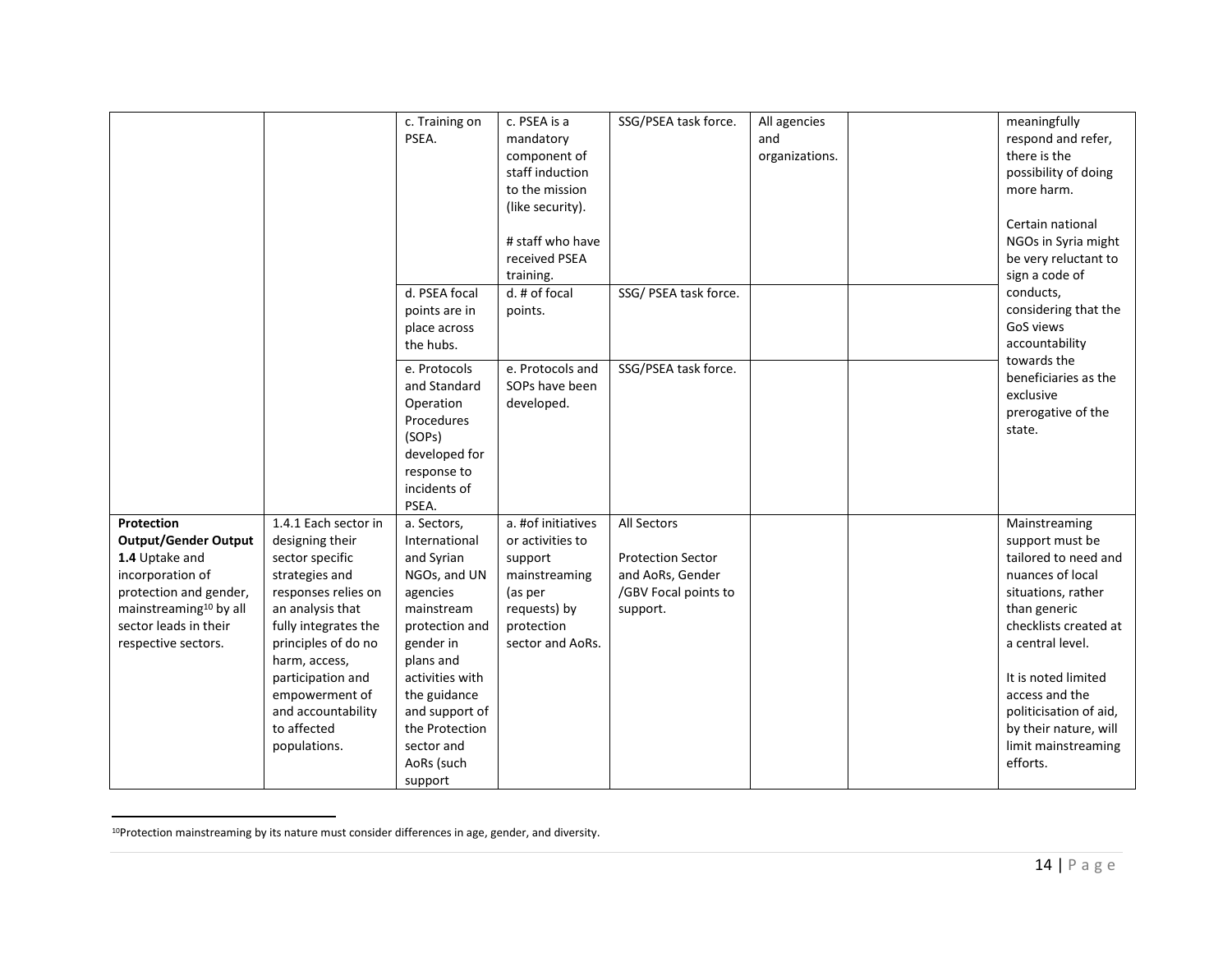| 1.4.2 HRP 2018       | should be  |  |  | Of particular note    |
|----------------------|------------|--|--|-----------------------|
| prioritizes          | based on   |  |  | for doing             |
| protection and       | expressed  |  |  | mainstreaming in      |
| gender               | need and   |  |  | this response, is     |
| mainstreaming,       | nuanced to |  |  | recognising the       |
| including protection | context).  |  |  | increased number of   |
| risk assessment in   |            |  |  | persons with          |
| projects.            |            |  |  | disabilities (of all  |
|                      |            |  |  | types) who need       |
|                      |            |  |  | specific focus to     |
|                      |            |  |  | ensure meaningful     |
|                      |            |  |  | access to services.   |
|                      |            |  |  |                       |
|                      |            |  |  | Gender/GBV            |
|                      |            |  |  | mainstreaming         |
|                      |            |  |  | means paying          |
|                      |            |  |  | specific attention in |
|                      |            |  |  | response and          |
|                      |            |  |  | programmes to the     |
|                      |            |  |  | specific needs of     |
|                      |            |  |  | women and girls to    |
|                      |            |  |  | address               |
|                      |            |  |  | inequalities in       |
|                      |            |  |  | participation and     |
|                      |            |  |  | access, as well as to |
|                      |            |  |  | the needs of men      |
|                      |            |  |  | and boys. The new     |
|                      |            |  |  | IASC guidelines       |
|                      |            |  |  | should be             |
|                      |            |  |  | considered by all     |
|                      |            |  |  | sectors.              |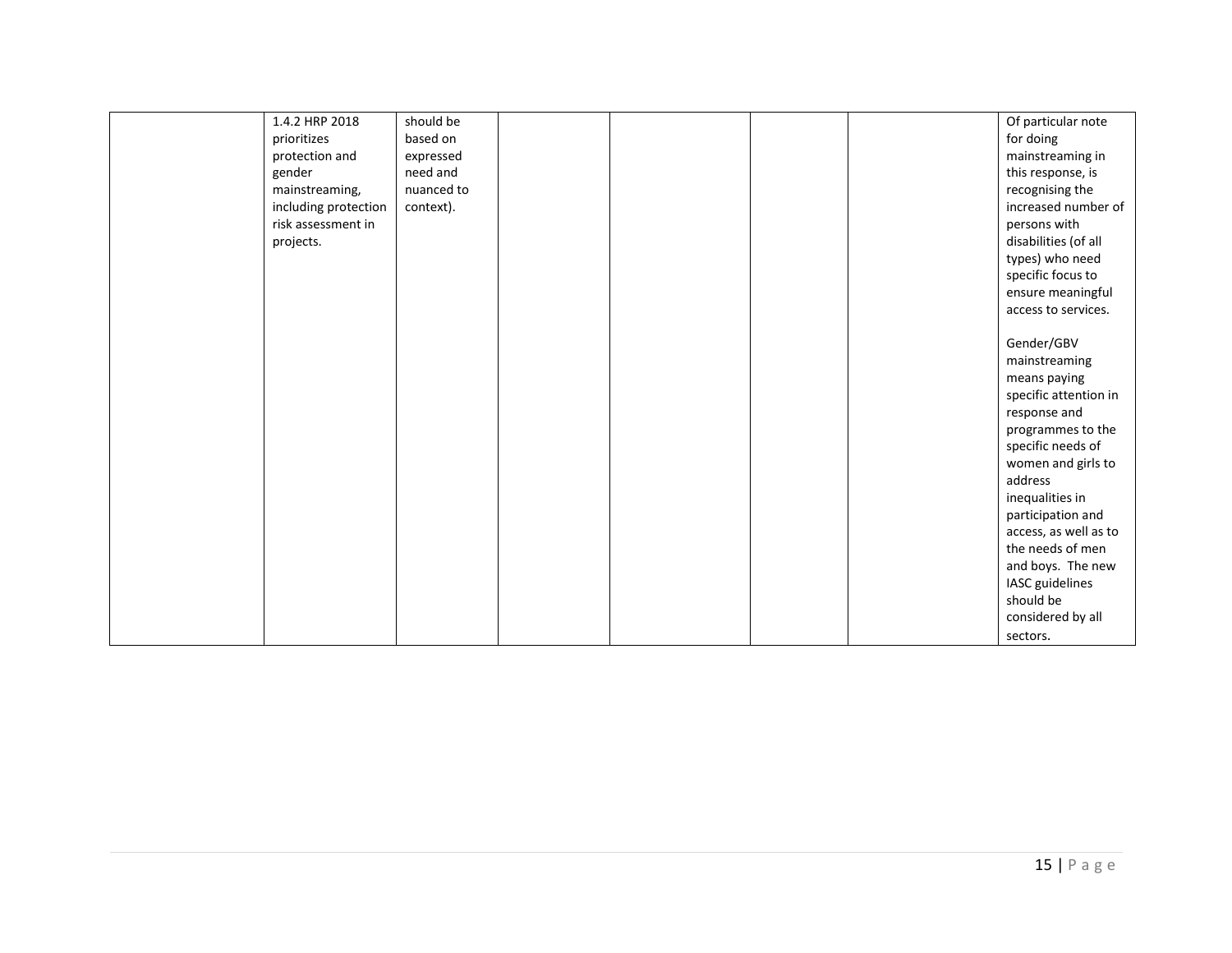| Protection                  | 1.5.1 Regular       | a. Inclusion of | a. % of Syrian     | HC Syria, RHC, DRHC.  | HCT/HLG/     | Funding to Syrian    |
|-----------------------------|---------------------|-----------------|--------------------|-----------------------|--------------|----------------------|
| <b>Output/Gender Output</b> | participation in    | Syrian          | humanitarian       |                       | CBWG.        | NGOs is often        |
| 1.5 Engagement,             | meetings, increased | humanitarian    | representatives    |                       |              | project-based and    |
| support, and                | and sustained       | workers, and    | included in high-  |                       |              | based upon a short-  |
| investment in Syrian        | funding, and        | Syrian          | level meetings,    |                       |              | term vision.         |
| humanitarian                | capacity building   | women's         | including % of     |                       |              | International actors |
| organizations that are      | that responds to    | representative  | Syrian women       |                       |              | should also offer    |
| working directly with       | stated needs is     | s in high-level | included in such   |                       |              | comprehensive        |
| affected populations        | provided.           | meetings,       | meetings.          |                       |              | rather than          |
| providing protection        |                     | including the   |                    |                       |              | piecemeal support    |
| and assistance. (This       | Gender 1.5.1 % of   | SSG, and hub    |                    |                       |              | to Syrian NGO        |
| means also including        | Syrian women        | level decision  |                    |                       |              | networks to build    |
| Syria humanitarian          | participating in    | making fora.    |                    |                       |              | strong relationships |
| workers in decision         | decision-making     |                 |                    |                       |              | with their members.  |
| making fora, being          | fora.               | b. Support      | b. # of initiative | Protection sector and |              |                      |
| mindful to include          |                     | capacity        | for capacity       | AoRs at hub level,    |              | Given the lack of    |
| Syrian women in such        |                     | building on     | building based     | Protection staff,     |              | access to affected   |
| fora.                       |                     | protection for  | on request.        | Gender/GBV focal      |              | populations, the     |
|                             |                     | Syrian          |                    | points/gender         |              | voices of Syria      |
|                             |                     | humanitarian    |                    | working groups and    |              | humanitarian         |
|                             |                     | organizations   |                    | OHCHR.                |              | workers who are      |
|                             |                     | where needed    |                    |                       |              | closest to affected  |
|                             |                     | and             |                    |                       |              | persons need to be   |
|                             |                     | requested.      |                    |                       |              | heard.               |
|                             |                     | c. Dedicated    | c. % increase in   | HC Syria, RHC, DRHC,  | HCT/HLG/CB   |                      |
|                             |                     | efforts made    | funding in 2018.   | OCHA, WoS Sector      | WG, Sector   | Ensuring there is    |
|                             |                     | to increase     |                    | Leads.                | leads at hub | adequate protection  |
|                             |                     | funding to      |                    |                       | level.       | staffing available   |
|                             |                     | Syrian          |                    |                       |              | and able to operate  |
|                             |                     | humanitarian    |                    |                       |              | independently to     |
|                             |                     | groups.         |                    |                       |              | work with partners   |
|                             |                     |                 |                    |                       |              | to build capacity is |
|                             |                     |                 |                    |                       |              | critical.            |
|                             |                     |                 |                    |                       |              |                      |
|                             |                     |                 |                    |                       |              | Counter-terrorism    |
|                             |                     |                 |                    |                       |              | legislation limits   |
|                             |                     |                 |                    |                       |              | what can be done in  |
|                             |                     |                 |                    |                       |              | terms of funding,    |
|                             |                     |                 |                    |                       |              | which may need       |
|                             |                     |                 |                    |                       |              | advocacy for change, |
|                             |                     |                 |                    |                       |              | but only where       |
|                             |                     |                 |                    |                       |              | appropriate.         |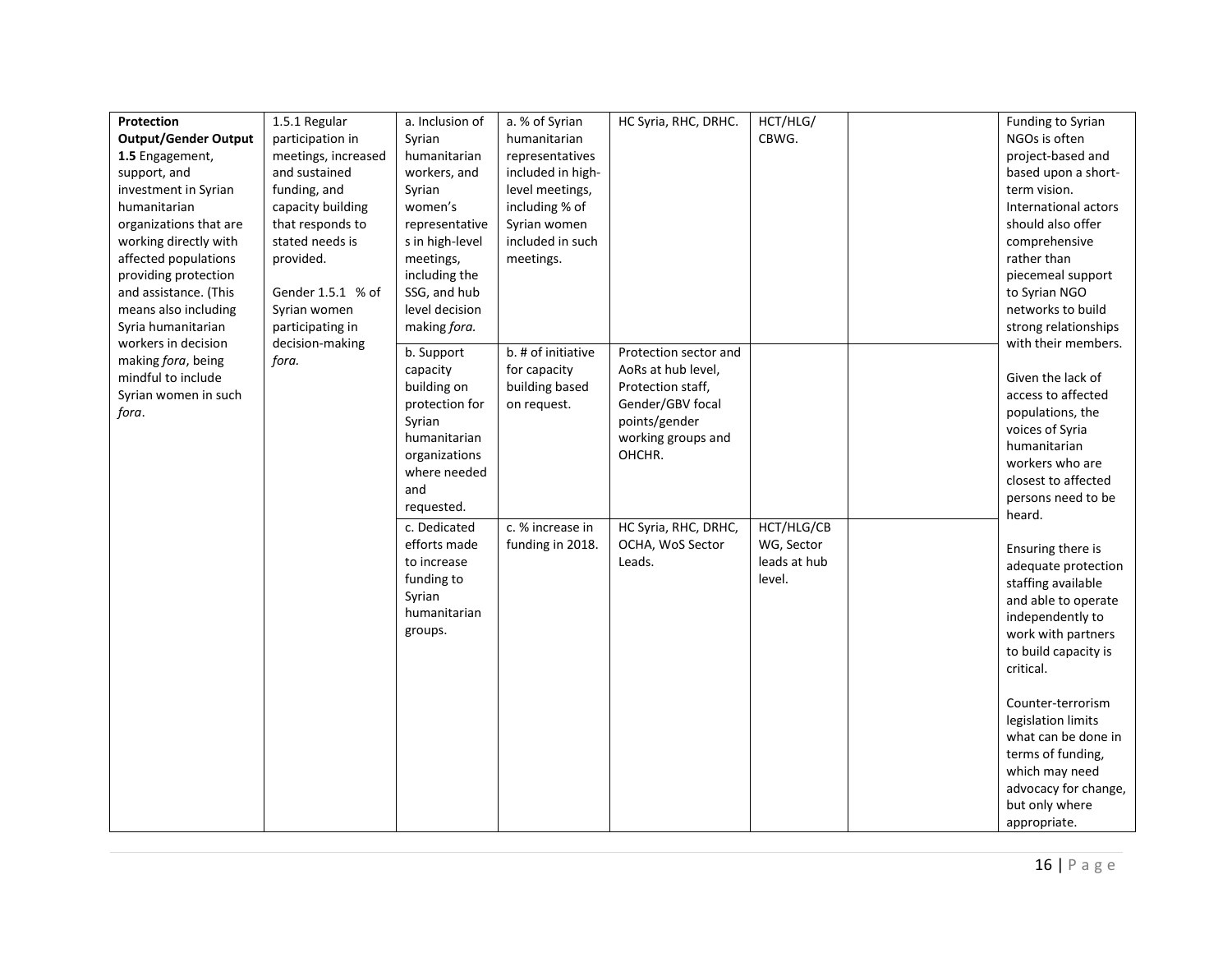| 1.6 Enhanced dialogue  | 1.6.1. More          | a.            | $a.$ # $of$    | SSG, HC, RHC. | Protection   | The GoS regulates      |
|------------------------|----------------------|---------------|----------------|---------------|--------------|------------------------|
| with the Government of | protection actors    | Humanitarian  | interventions  |               | Cluster Lead | the number of          |
| Syria to create more   | allowed to operate   | leadership to | made by the    |               | Agency.      | national partners      |
| genuine protection     | in Syria in order to | dialogue with | SSG with the   |               |              | with whom              |
| partnership            | increase expertise   | the GoS to    | GoS.           |               |              | protection agencies    |
| opportunities inside   | and partnership      | relieve       |                |               |              | are authorized to      |
| Syria.                 | opportunities,       | bureaucratic  | # of new       |               |              | cooperate, not         |
|                        | contributing to      | impediments   | protection     |               |              | necessarily based on   |
|                        |                      |               | actors able to |               |              |                        |
|                        | improved quality in  | that prevent  |                |               |              | competency.            |
|                        | protection analysis  | the presence  | operate in the |               |              |                        |
|                        | and response.        | of more       | country.       |               |              | At the same time,      |
|                        |                      | protection    |                |               |              | the possibility for    |
|                        |                      | actors in the |                |               |              | other international    |
|                        |                      | country.      |                |               |              | NGOs with              |
|                        |                      |               |                |               |              | protection expertise   |
|                        |                      |               |                |               |              | to operate in Syria is |
|                        |                      |               |                |               |              | restricted.            |
|                        |                      |               |                |               |              | This has negative      |
|                        |                      |               |                |               |              | consequences on        |
|                        |                      |               |                |               |              | the overall            |
|                        |                      |               |                |               |              | protection capacity,   |
|                        |                      |               |                |               |              | as well as on the      |
|                        |                      |               |                |               |              | possibility to build   |
|                        |                      |               |                |               |              | the capacity of local  |
|                        |                      |               |                |               |              | NGOs.                  |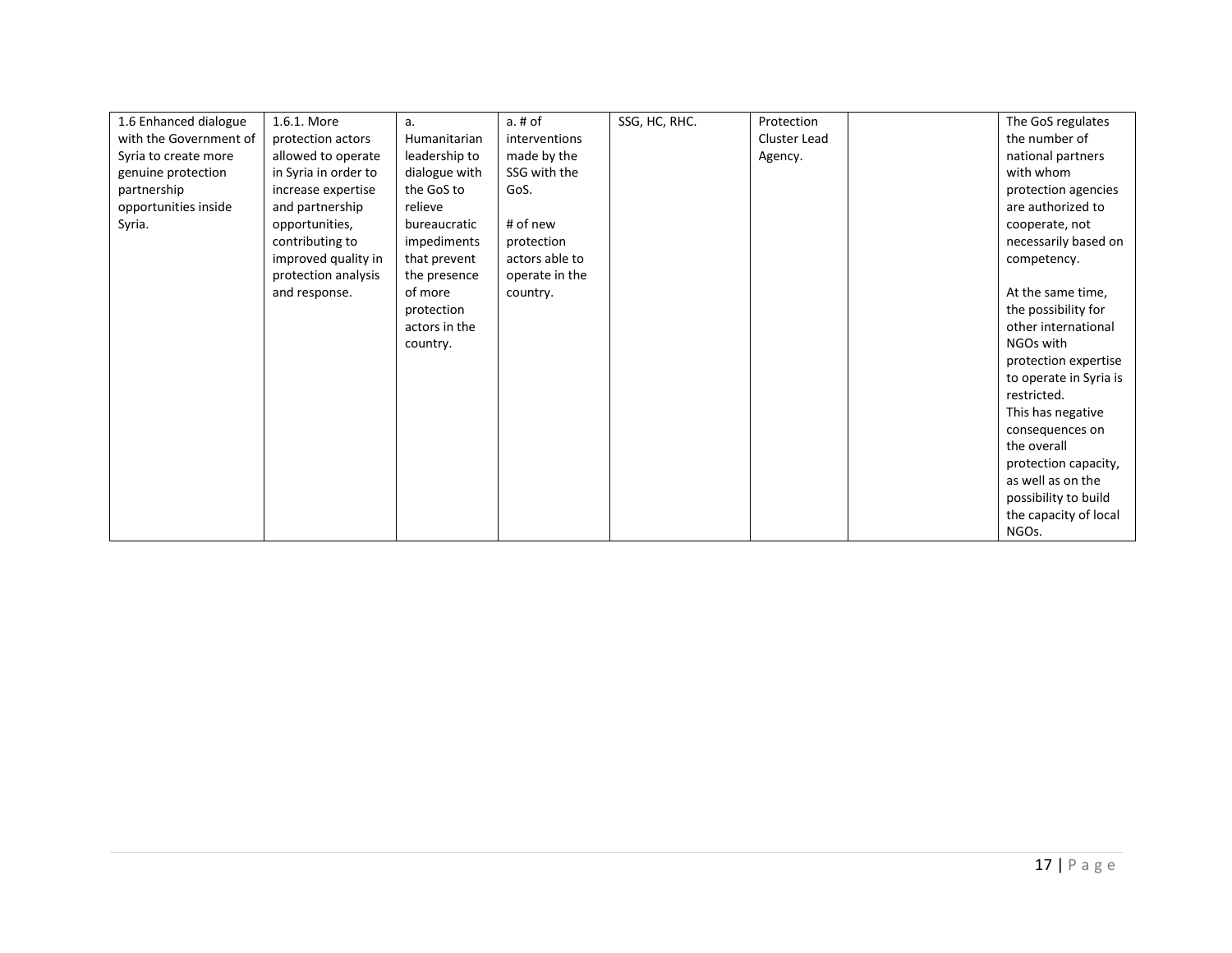| Protection Outcome 2: Contribute to a protective environment whilst continually minimizing risk.                                                                           |                                                                                                                                                                                    |                                                                                                                                                                              |                                                                                                    |                                                                                                                                                                                                                     |                                                               |                      |                                                                                                                                                                                                                                            |  |  |  |
|----------------------------------------------------------------------------------------------------------------------------------------------------------------------------|------------------------------------------------------------------------------------------------------------------------------------------------------------------------------------|------------------------------------------------------------------------------------------------------------------------------------------------------------------------------|----------------------------------------------------------------------------------------------------|---------------------------------------------------------------------------------------------------------------------------------------------------------------------------------------------------------------------|---------------------------------------------------------------|----------------------|--------------------------------------------------------------------------------------------------------------------------------------------------------------------------------------------------------------------------------------------|--|--|--|
| Gender Outcome 2: Promote gender equality to contribute to a protective environment, particularly to enable the women and girls to obtain full<br>respect of their rights. |                                                                                                                                                                                    |                                                                                                                                                                              |                                                                                                    |                                                                                                                                                                                                                     |                                                               |                      |                                                                                                                                                                                                                                            |  |  |  |
|                                                                                                                                                                            | <b>Indicators</b>                                                                                                                                                                  | <b>Main</b><br><b>Activities</b>                                                                                                                                             | <b>Indicators</b>                                                                                  | <b>Focal Point</b>                                                                                                                                                                                                  | Other<br>Responsible<br><b>Actors</b>                         | <b>Status Update</b> | Limitations,<br>Assumptions, and<br><b>Notes</b>                                                                                                                                                                                           |  |  |  |
| <b>Protection Output</b><br>2.1 Reinforced<br>protection analysis<br>with the<br>cooperation and<br>input of all sectors<br>is used to inform<br>response.                 | 2.1.1 Protection<br>analysis is discussed<br>at SSG.<br>HCT/HLG/CBWG,<br>inter-sector for<br>planning of<br>response.<br>2.1.2 Response<br>plans reference<br>protection analysis. | a. Protection<br>analysis is<br>done at the<br>hub level to<br>feed into the<br>WoS analysis<br>and enable<br>tailored<br>responses,<br>including<br>resilience-<br>building | a. # of times per<br>year hubs conduct<br>protection<br>analysis.                                  | a. Analysis guided<br>by Protection<br>Sector and AoRs,<br>Gender/GBV focal<br>points/Gender<br><b>Working Groups</b><br>and OHCHR with<br>information and<br>content provided<br>by Sector Lead<br>Agencies/Inter- | HCT/HLG/<br>CBWG to<br>review and<br>sign off on<br>analysis. |                      | The fragmentation<br>and changing<br>alliances inside and<br>outside Syria make<br>it difficult to track<br>and respond to<br>violations, so<br>underreporting is<br>rife. The<br>politicization of<br>humanitarian work                   |  |  |  |
| <b>Gender Outcome</b><br>2.1<br>Enhanced<br>protection of<br>women and girls by<br>ensuring attention<br>to gender within<br>protection analysis.                          | Gender 2.1.1<br>Specific attention to<br>gender and gender<br>inequality in<br>protection/gender<br>analysis, as well as<br>age and diversity.                                     | measures. <sup>11</sup><br>b. Common<br>indicators are<br>put in place to<br>report against<br>in analysis.                                                                  | b. Common<br>indicators agreed<br>to within 3 months<br>of the<br>endorsement of<br>this strategy. | sector and DSS,<br>INSO or other<br>organizations that<br>may be present in<br>the hub.<br>b. SSG with support<br>of protection<br>section and AoRs at<br>all levels, OHCHR,<br>and other WoS<br>Sector Leads.      |                                                               |                      | means many<br>organizations are<br>not reporting or are<br>afraid to report<br>violations as a<br>matter of course, or<br>even discuss,<br>collect, or share<br>more general<br>protection<br>information. This<br>will create<br>enormous |  |  |  |
|                                                                                                                                                                            |                                                                                                                                                                                    | c. Protection<br>analysis of<br>threats and<br>vulnerabilities<br>is provided to<br>humanitarian<br>leadership at<br>WoS level by<br>synthesizing                            | c. # of times of<br>WoS protection<br>analysis is<br>conducted and<br>presented to SSG.            | OHCHR with WoS<br><b>Protection Cluster</b><br>Leads.                                                                                                                                                               |                                                               |                      | challenges in trying<br>to do protection<br>analysis.<br>While analysis can<br>be done with<br>existing<br>information, more                                                                                                               |  |  |  |

<sup>11</sup>Resilience refers to the ability of individuals, households, communities, and societies to withstand shocks and stresses, recover from such stresses.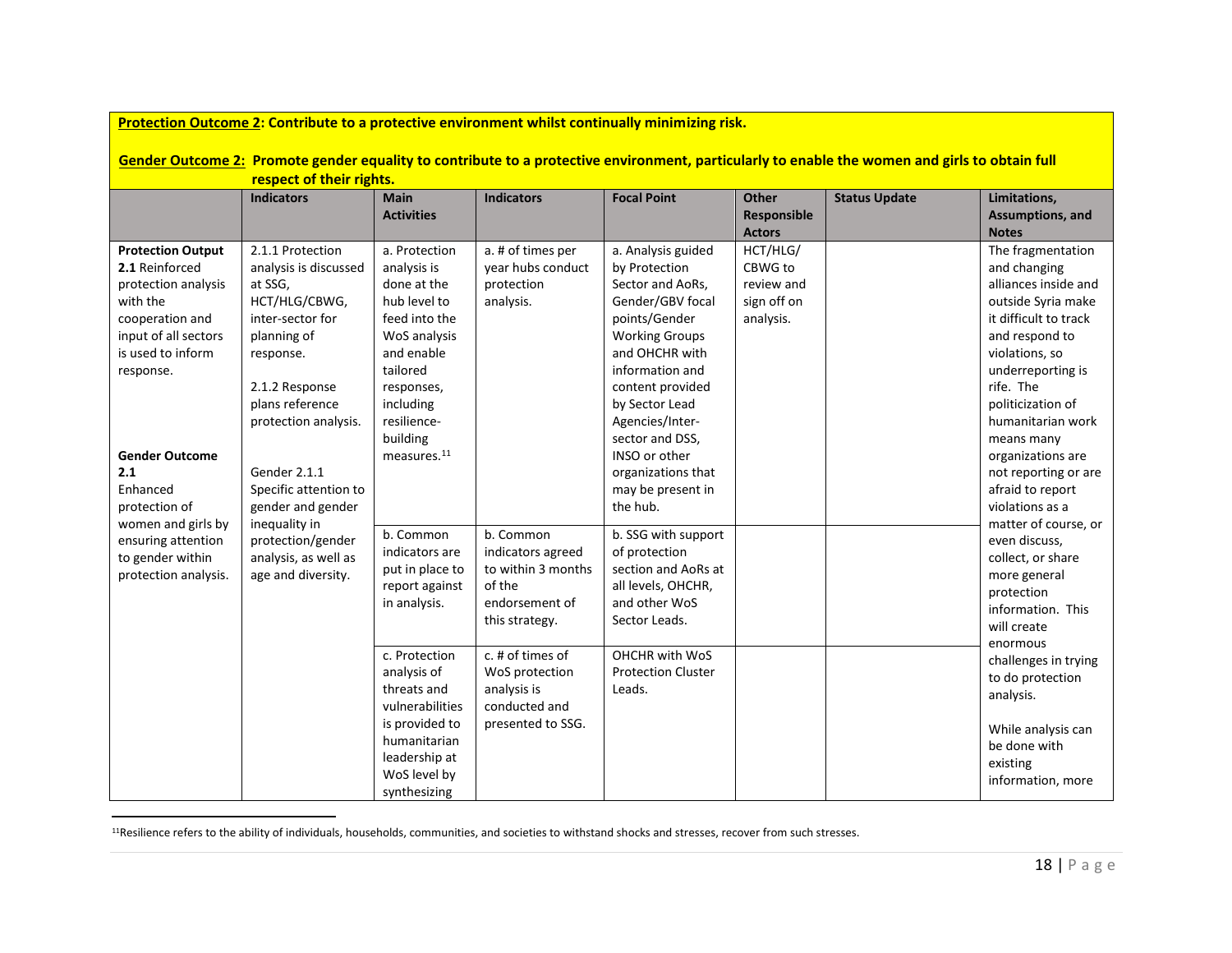|  | hub level                                                                                                                                     |                                                                                                                                                                                    |               |                                                                                          | access will improve                                                                                                                                                                                                                                                                                                                                                |
|--|-----------------------------------------------------------------------------------------------------------------------------------------------|------------------------------------------------------------------------------------------------------------------------------------------------------------------------------------|---------------|------------------------------------------------------------------------------------------|--------------------------------------------------------------------------------------------------------------------------------------------------------------------------------------------------------------------------------------------------------------------------------------------------------------------------------------------------------------------|
|  | protection.<br>d. Protection<br>information is<br>shared at the<br>hub level to<br>inform<br>protection<br>analysis.                          | d. Information<br>sharing method<br>established at each<br>hub based on their<br>specific needs and<br>risks.                                                                      | HCT/HLG/CBWG. | Support of<br>hub level<br>protection<br>sector,<br>OHCHR,<br>inter-sector,<br>and OCHA. | analysis. Analysis<br>under this rubric is<br>done to inform<br>programmatic<br>response, and thus<br>if not perfect or<br>complete, or is<br>more general<br>indicating trends, it                                                                                                                                                                                |
|  | e. Ensure<br>standardized<br>methodology<br>to report on<br>core violations<br>of all parties<br>to the conflict<br>for advocacy<br>purposes. | e. Standardized<br>methodology<br>developed for core<br>violations of all<br>parties to the<br>conflict is in place,<br>with appropriate<br>information<br>management in<br>place. | SSG.          | OHCHR.                                                                                   | might still better<br>enable<br>programmatic<br>response.<br>Analysis will require<br>dedicated, qualified<br>protection and<br>gender specialized<br>personnel, both to<br>enable information<br>sharing, as well as                                                                                                                                              |
|  | f. Reports of<br>core violations<br>are produced<br>on at least a<br>quarterly basis<br>highlighting<br>advocacy<br>messages.                 | f. Reports<br>produced.                                                                                                                                                            | OHCHR         |                                                                                          | to perform the<br>analysis. This is a<br>gap, particularly in<br>Syria.<br><b>WoS Protection</b><br>Analysis carries the<br>risk of appearing<br>biased if it cannot<br>be comprehensively<br>done Syria wide,<br>and release of<br>information other<br>than for<br>programmatic or<br>response use must<br>be considered in<br>terms of the harm it<br>could do. |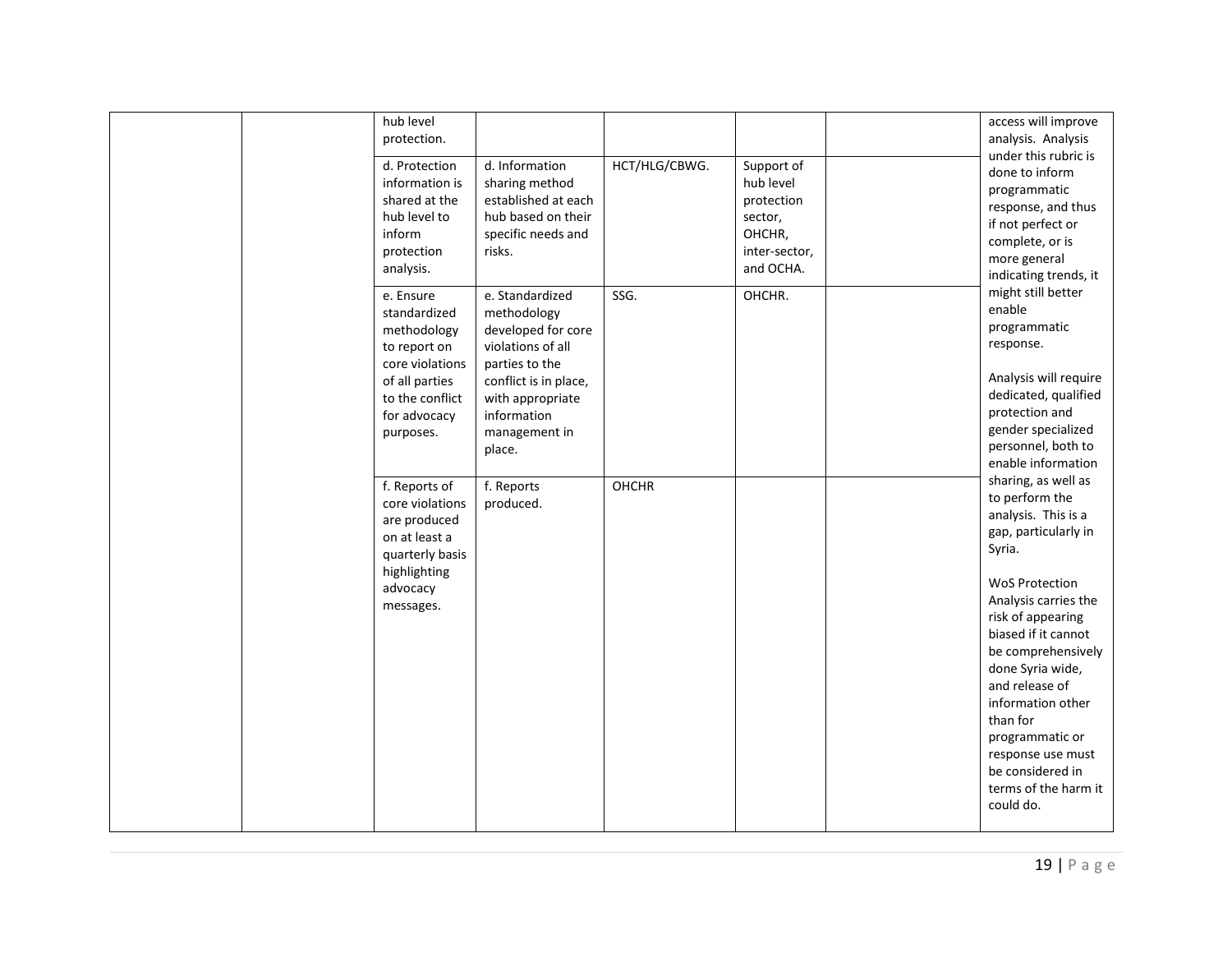|                                                                                                                                                                                                                                                                                              |                                                                                                                                                                                                                                                                                                                                                    |                                                                                                                                                                                                           |                                                                                                              |               |                                         |  | The format of the<br>analysis shall be<br>decided by the hubs<br>to maximize<br>effectiveness in<br>their context.<br>For advocacy on<br>core violations<br>there will need to<br>be standardized<br>methodology and<br>verification of the<br>information. |
|----------------------------------------------------------------------------------------------------------------------------------------------------------------------------------------------------------------------------------------------------------------------------------------------|----------------------------------------------------------------------------------------------------------------------------------------------------------------------------------------------------------------------------------------------------------------------------------------------------------------------------------------------------|-----------------------------------------------------------------------------------------------------------------------------------------------------------------------------------------------------------|--------------------------------------------------------------------------------------------------------------|---------------|-----------------------------------------|--|-------------------------------------------------------------------------------------------------------------------------------------------------------------------------------------------------------------------------------------------------------------|
| Protection<br><b>Output/Gender 2.2</b><br>Advocacy around<br>IHL/HRL, including<br>on targeting of<br>civilians and civilian<br>infrastructure is<br>informed by<br>protection analysis,<br>including highlight<br>specific issues that<br>impact women,<br>especially gender<br>inequality. | $2.2.1$ # of specific<br>advocacy<br>interventions<br>generated by<br>protection analysis.<br>2.2.2 #of advocacy<br>interventions taken<br>up by OSE or ERC or<br>HTF.<br>2.2.3 Reactions to<br>advocacy by target<br>(negative or<br>positive).<br>Gender: 2.2.1 # of<br>advocacy<br>interventions that<br>highlight issues<br>gender inequality. | a. Hub level<br>messages on<br>specific issues<br>developed by<br>inter-sector<br>and approved<br>by leadership<br>and circulated<br>prior to SSG<br>meeting.                                             | a. # of hub<br>level/issue specific<br>message<br>developed.                                                 | HCT/HLG/CBWG. | OHCHR,<br>Sector<br>Leads, NGO<br>fora. |  |                                                                                                                                                                                                                                                             |
|                                                                                                                                                                                                                                                                                              |                                                                                                                                                                                                                                                                                                                                                    | b. SSG to<br>identify<br>priorities,<br>including<br>addressing<br>and deciding<br>on<br>contradicting<br>positions, as<br>well as to feed<br>more senior<br>political levels<br>with advocacy<br>points. | b. SSG identifies<br>priorities and<br>creates advocacy<br>points for political<br>actors and<br>themselves. | SSG           |                                         |  |                                                                                                                                                                                                                                                             |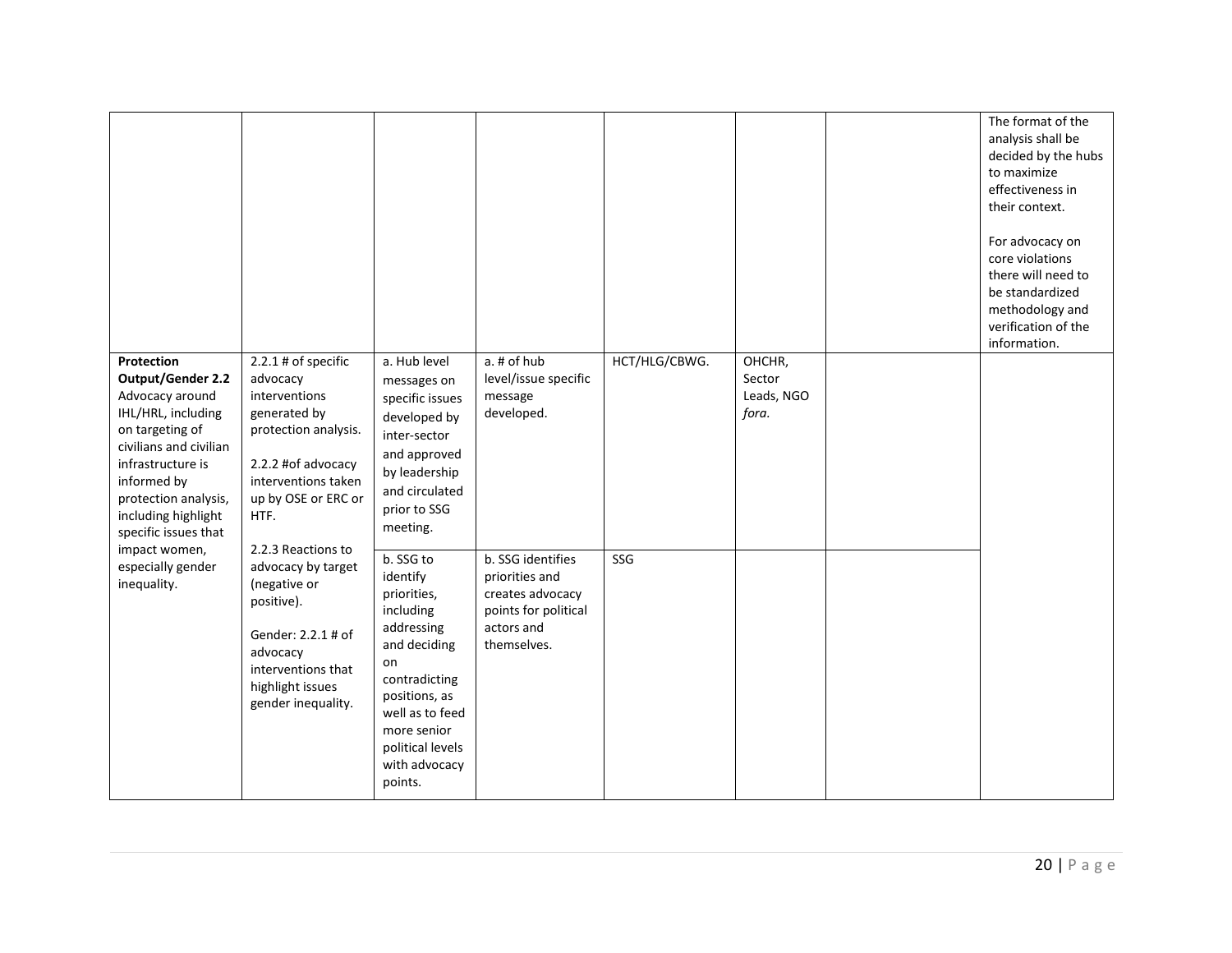| <b>Protection Output</b> | 2.3.1 # of advocacy  | a. Monitor      | a. Obstacles to     | SSG                 | HCT/HLG       |  |
|--------------------------|----------------------|-----------------|---------------------|---------------------|---------------|--|
| 2.3 Enhance              | interventions to     | and assess all  | freedom of          |                     | /CBWG         |  |
|                          |                      |                 |                     |                     |               |  |
| protection by            | promote freedom      | obstacles to    | movement            |                     | OHCHR,        |  |
| advocacy for             | of movement          | freedom of      | discussed at SSG    |                     | Syrian        |  |
| freedom of               | (FoM).               | movement, in    | meetings.           |                     | International |  |
| movement.                |                      | particular for  |                     |                     | NGO Forum     |  |
|                          | $2.3.2$ # and nature | vulnerable      |                     |                     | (SIRF).       |  |
|                          | of actions taken by  | groups, as part |                     |                     |               |  |
|                          | the parties to the   | of protection   |                     |                     | Inter-sector, |  |
|                          | conflict to enable   | analysis.       |                     |                     | CCCM,         |  |
|                          | freedom of           |                 |                     |                     | Protection    |  |
|                          | movement.            |                 |                     |                     | Sector at the |  |
|                          |                      |                 |                     |                     | hub level     |  |
|                          | 2.3.3 Information    |                 |                     |                     | feeding into  |  |
|                          | and analysis is      |                 |                     |                     | a WoS         |  |
|                          | available to IDPs on |                 |                     |                     | Analysis (see |  |
|                          | relevant issues,     |                 |                     |                     | $2.1 - FOM$   |  |
|                          | including on access  |                 |                     |                     | should be     |  |
|                          | to services,         |                 |                     |                     | considered    |  |
|                          | especially for       |                 |                     |                     | in protection |  |
|                          | vulnerable groups.   |                 |                     |                     | analysis).    |  |
|                          |                      | b. Incorporate  | b. Explosive risk   | Mine action AoR,    | All Sectors   |  |
|                          |                      | explosive       | hazard education is | including WoS Mine  |               |  |
|                          |                      | hazard risk     | considered in       | Action.             |               |  |
|                          |                      |                 |                     |                     |               |  |
|                          |                      | education       | response plans,     |                     |               |  |
|                          |                      | across sectors. | and sector plans.   |                     |               |  |
|                          |                      | c. Advocate     | c. # of advocacy    | HC Syria, DHRC,     | HCT/HLG/CB    |  |
|                          |                      | with the        | interventions on    | RHC, to advocate or | WG to craft   |  |
|                          |                      | parties to the  | freedom of          | to pass information | messages      |  |
|                          |                      | conflict to     | movement.           | to higher levels    | from their    |  |
|                          |                      | ensure          |                     | including OSE and   | hubs with     |  |
|                          |                      | freedom of      |                     | HTF where           | support       |  |
|                          |                      | movement,       |                     | appropriate.        | from          |  |
|                          |                      | including       |                     |                     | Protection    |  |
|                          |                      | enabling        |                     |                     | Sector Lead   |  |
|                          |                      | civilians to    |                     |                     | UNHCR,        |  |
|                          |                      | freely choose   |                     |                     | OHCHR as      |  |
|                          |                      | their place of  |                     |                     | requested.    |  |
|                          |                      |                 |                     |                     |               |  |
|                          |                      | residence.      |                     |                     |               |  |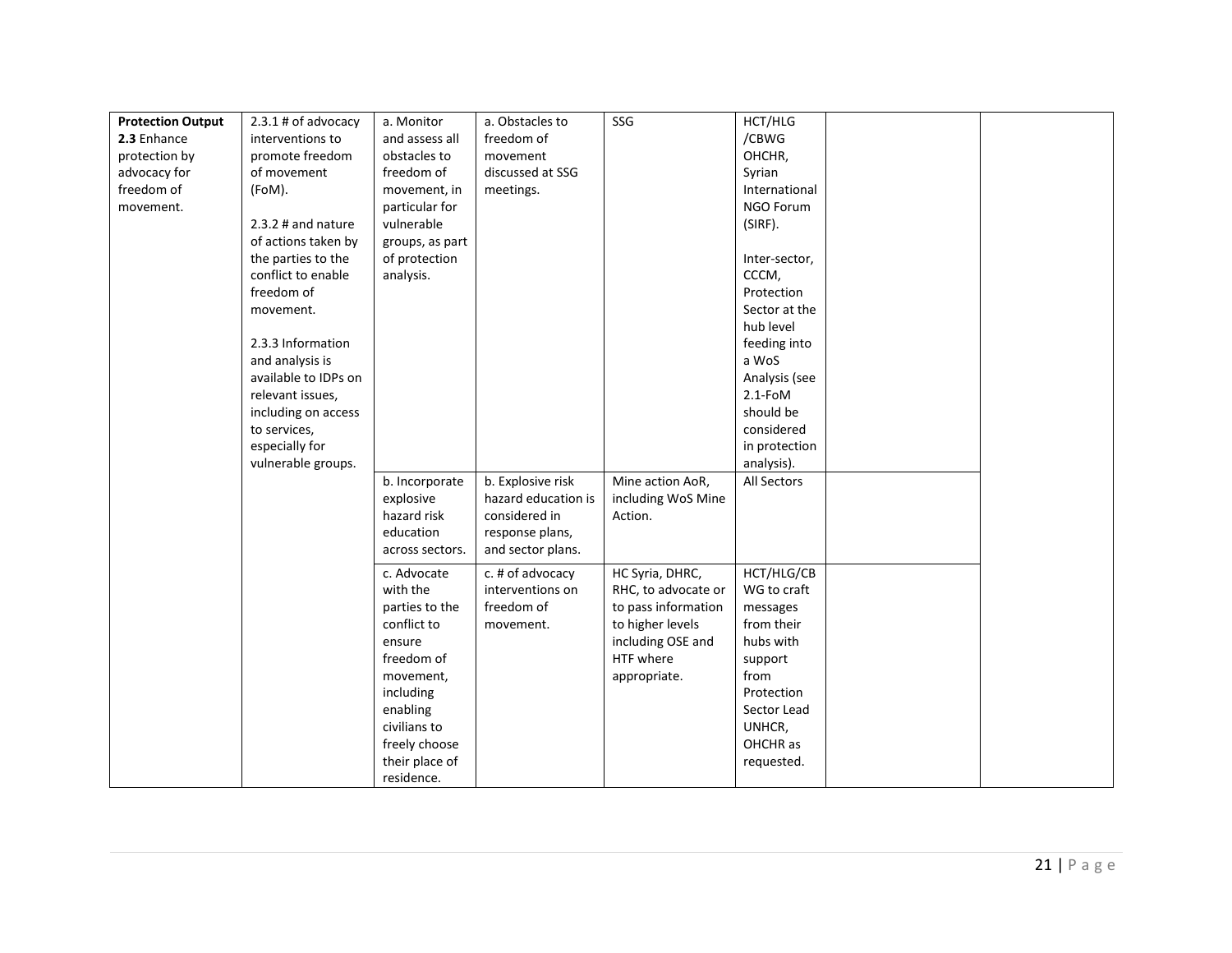|  | d. Support       | # of high-level     | SSG, HC Syria, RHC, | HCT/HLG/CB  | As a caution,        |
|--|------------------|---------------------|---------------------|-------------|----------------------|
|  | initiatives for  | advocacy            | DRHC.               | WG.         | however, in certain  |
|  | the              | interventions       |                     |             | areas requiring or   |
|  | restoration or   | regarding           |                     |             | asking for           |
|  | provision of     | documentation       |                     | Protection  | documentation can    |
|  | civil status     | issues.             |                     | Sector,     | pose risks, and thus |
|  | documentatio     |                     |                     | including   | the SSG stresses     |
|  | n from the       | Funding for         |                     | protection  | requests for         |
|  | Government       | documentation       |                     | sector lead | documentation        |
|  | of Syria (GoS) - | initiatives.        |                     | agency      | must be voluntary    |
|  | - including by   |                     |                     | UNHCR.      | and should not       |
|  | advocacy to      | # number of         |                     |             | endanger affected    |
|  | donors for       | programmes/         |                     |             | persons. It notes    |
|  | adequate         | initiatives to      |                     |             | also that linking    |
|  | funding, and     | support             |                     |             | documentation to     |
|  | by supporting    | documentation,      |                     |             | assistance could, in |
|  | and              | including cross-    |                     |             | some cases, cause    |
|  | advocating       | border initiatives. |                     |             | harm, and cautions   |
|  | with the GoS     |                     |                     |             | against this in such |
|  | to facilitate    |                     |                     |             | cases, and alternate |
|  | access, and      |                     |                     |             | forms of identifying |
|  | remove           |                     |                     |             | persons such as      |
|  | obstacles,       |                     |                     |             | witnesses could be   |
|  | (including       |                     |                     |             | used.                |
|  | fees) to         |                     |                     |             |                      |
|  | obtaining        |                     |                     |             | Duty bearers, i.e.   |
|  | documentatio     |                     |                     |             | recognized state     |
|  | n."              |                     |                     |             | authorities must     |
|  |                  |                     |                     |             | issue                |
|  |                  |                     |                     |             | documentation.       |